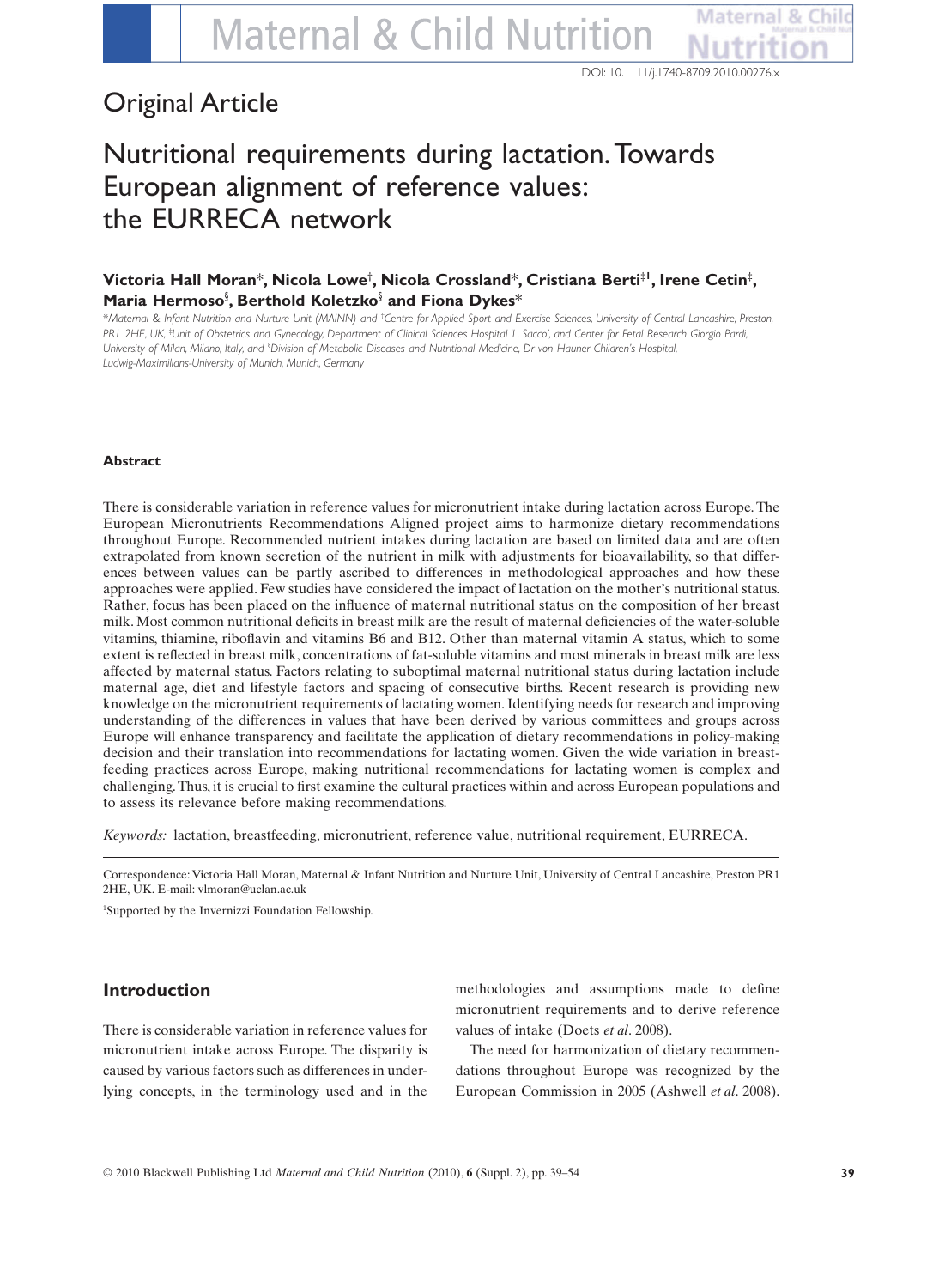The aim of harmonization is to improve understanding of the differences in values that have been derived by various committees and groups across Europe and to enhance their transparency to facilitate their application in policy making decision. The European Micronutrients Recommendations Aligned (EURRECA) Network of Excellence has four phases of activity. Research activity (RA) 1 evaluated best practice for assessing intake and status methods and collated current recommendations. RA 2 will apply best practice developed in RA 1 to population groups within a healthy population that may be vulnerable to micronutrient deficiencies. RAs 3 and 4 will develop and evaluate toolkits for dissemination of recommendations. Women who are pregnant or lactating have been identified by EURRECA as a vulnerable population group. While the nutrient requirements during pregnancy are discussed in this supplement by Berti and colleagues, the aim of this paper is to review specific aspects of healthy lactating women in relation to their micronutrient requirements.

## **Sources of disparity in nutrient recommendations across Europe**

Great disparities exist between reference values for lactating women established in European countries (Tables 1,2). Some countries have published their own guidelines, some have harmonized their recommendations with other countries [e.g. the Germanspeaking countries (DACH) and the Nordic countries] and some have adopted recommendations suggested by others (e.g. Slovenia has adopted DACH recommendations). These disparities have arisen from the use of different concepts and sometimes different data and because the expert committees who set the recommendations often base their decisions on judgements concerning the quality of the available research (Pijls *et al*. 2009). As national reference values are reviewed at different time points, decisions may also be based on different scientific data (Doets *et al*. 2008). There is also discrepancy in the terminology used to describe reference values, creating difficulties with making comparisons across countries. For example, the UK's 'dietary reference values' are constructed around the estimated average requirement (EAR). The reference nutrient intake (RNI) is the value 2 standard deviations above the EAR. The RNI is equivalent to the population reference intake (PRI) used by the European Union (EU), and the recommended daily allowance (RDA) is used in other countries. Such divergent terminology and concepts can lead to confused messages that may have a serious impact on policy and significant health consequences (Pavlovic *et al*. 2007).

In relation to lactation specifically,as metabolic data upon which estimates of requirements are based are often lacking for physiological states such as lactation because of practical difficulties or ethical limitations in conducting research in women during these reproductive stages, differences between values can also be partly ascribed to differences in methodological approaches and how these approaches are applied (Atkinson & Koletzko 2007). For example, Atkinson and Koletzko (2007) compared the methods of extrapolation used to determine recommended intakes for vitamins A, C and E during lactation in the USA/Canada, the Caribbean, the EU, the Nordic countries (Denmark, Finland, Iceland, Norway and Sweden), the German-speaking countries (Austria, Germany and Switzerland) and the UK. They found that, although the general method of extrapolation was similar across reports, the reference values applied for nutrient composition of milk was often disparate,

#### **Key messages**

- The EURECCA network aims to harmonize the micronutrient recommendations for lactating women across Europe.
- The micronutrient requirements of lactating women are influenced by a range of factors including the intensity of lactation, maternal age, diet and lifestyle factors, and birth spacing.
- When making nutritional recommendations for lactating women attention must be paid to the social, cultural and economic factors that influence what women may eat.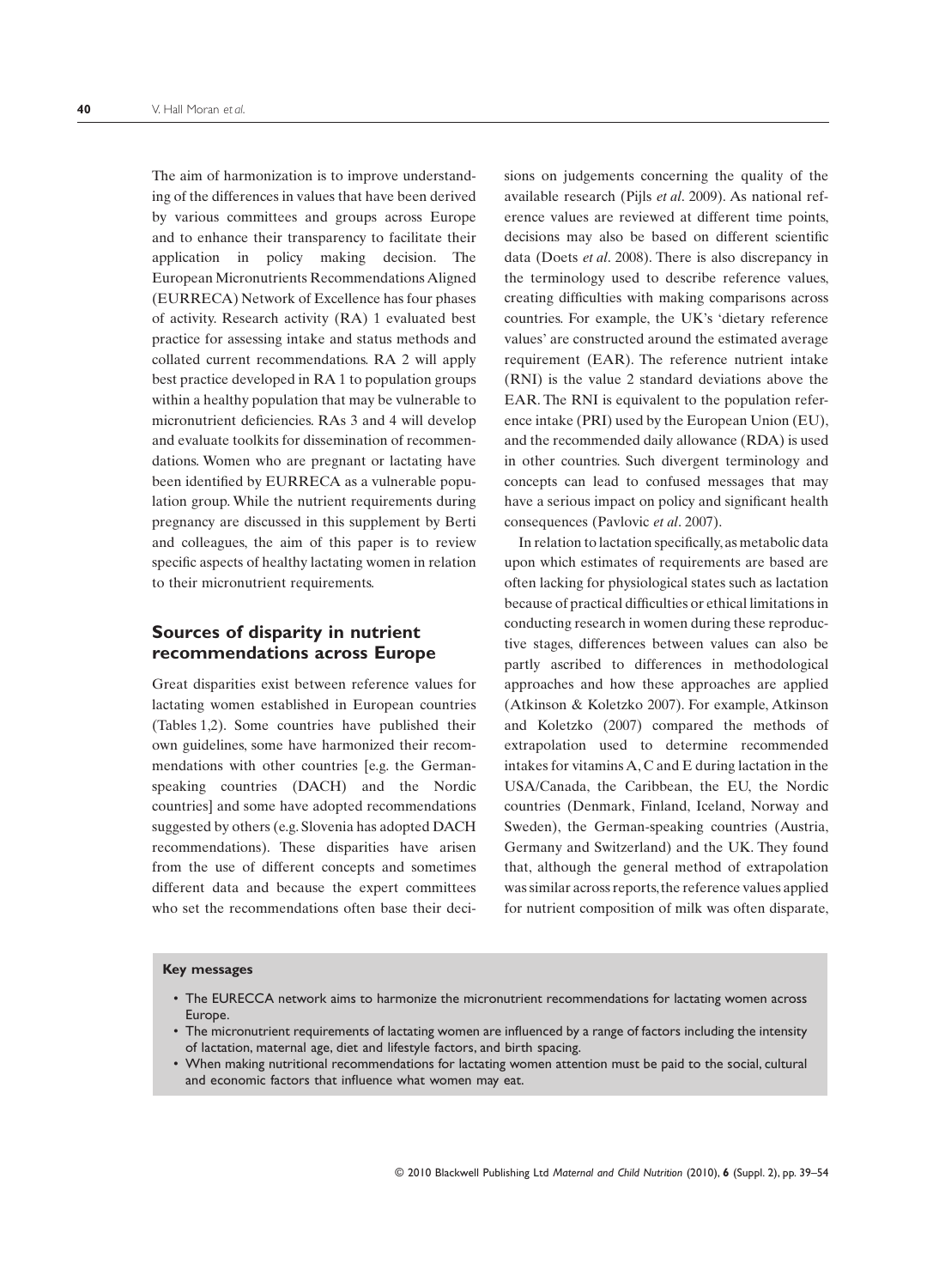| Country<br>Units              | Year | Reference                              | Reference value type                                                    | Vitamin A<br>mg RE                         | Vitamin B6<br>mg | Vitamin C<br>mg                    | Vitamin D<br>$\mu$ g | Vitamin E<br>Mg                   | Thiamine<br>mg | Riboflavin<br>mg                | Niacin<br>mg NE | Vitamin B12<br>$\mu$ g | Folate<br>$\mu$ g DFE |
|-------------------------------|------|----------------------------------------|-------------------------------------------------------------------------|--------------------------------------------|------------------|------------------------------------|----------------------|-----------------------------------|----------------|---------------------------------|-----------------|------------------------|-----------------------|
| Albania                       | 2005 | $[1]$                                  | <b>RDA</b>                                                              | $1.3(1.2)^{\dagger}$                       | 2                | 120(115)                           | 5                    | 19                                | 1.4            | 1.6                             | 17              | 2.8                    | 500                   |
| Belgium                       | 2009 |                                        | <b>RDI</b>                                                              | 0.85                                       | 2                | 130                                | 20                   | 15                                | 1.6            | 1.8                             | 16              | 1.7                    | 350                   |
| Bosnia and<br>Herzegovina     | 2005 | $\begin{bmatrix} 2 \\ 3 \end{bmatrix}$ | <b>RDA</b>                                                              | $1.3(1-6m)$<br>$1.2$ (7–12 m) <sup>‡</sup> | 2.1              | $95(1-6m)$<br>$90(7-12 \text{ m})$ | 10                   | $12(1-6m)$<br>$11 (7 - 12 m)$     | 1.6            | $1.8(1-6m)$<br>$1.7 (7 - 12 m)$ | 20              | 2.6                    | 280                   |
| Bulgaria                      | 2005 | $[4]$                                  | <b>RI</b>                                                               | 1.2(1.1)                                   | 2                | $\mathcal{G}_\mathcal{C}$          | 5                    | 19                                | 1.4            | 1.6                             | 17              | 2.8                    | 500                   |
| Croatia                       | 2004 | [5]                                    | <b>RI</b>                                                               | 1.3                                        | 2                | 120                                | 10                   | 19                                | 1.4            | 1.6                             | 17              | 2.8                    | 500                   |
| DACH countries <sup>§</sup>   | 2004 | [6]                                    | RNI or AI (vit E)                                                       | 1.5                                        | 1.9              | 150                                | 5                    | 17                                | 1.4            | 1.6                             | 17              | $\overline{4}$         | 600                   |
| Estonia                       | 2006 | $[7]$                                  | <b>RI</b>                                                               | 1.1                                        | 1.6              | 100                                | 10                   | 11                                | 1.7            | 1.7                             | 20              | 2.6                    | 500                   |
| France                        | 2001 | [8]                                    | PRI or AI (folate,<br>riboflavin, thiamine.<br>vitamin D,<br>vitamin E) | 0.9                                        | 2                | 130                                | 10                   | 12                                | 1.8            | 1.8                             | 15              | 2.8                    | 400                   |
| Greece                        | 1993 | $[9]$                                  | PRI                                                                     | 0.9                                        | 1.4              | 70                                 | 10                   | 永                                 | 1.1            | 1.7                             | 16              | 1.9                    | 350                   |
| Hungary                       | 2005 | [10]                                   | Safe intake                                                             | 1.2                                        | $\overline{2}$   | 120                                | 10                   | 19                                | $\mathbf{1}$   | 1.7                             | 16              | 2.6                    | 425                   |
| Iceland                       | 2006 | $[11]$                                 | RI                                                                      | 1.1                                        | 1.6              | 100                                | 10                   | 11                                | 1.6            | 1.7                             | 20              | 2.6                    | 500                   |
| Ireland                       | 1999 | $[12]$                                 | <b>RDA</b>                                                              | 0.95                                       | 1.4              | 80                                 | 10                   | $\frac{d\mathbf{y}}{d\mathbf{x}}$ | 1.1            | 1.7                             | 16              | 1.9                    | 400                   |
| Italy                         | 1996 | $[13]$                                 | <b>RDA</b>                                                              | 0.95                                       | 1.4              | 90                                 | 10                   | 永                                 | 1.1            | 1.7                             | 16              | 1.4                    | 350                   |
| Latvia                        | 2001 | $[14]$                                 | Recommended<br>average daily intake                                     | 1.3                                        | 2.2              | 150                                | 10                   | 12                                | 1.6            | 2                               | 20              | 3                      | 300                   |
| Lithuania                     | 1999 | $[15]$                                 | <b>RDA</b>                                                              | 1.2                                        | $\sqrt{2}$       | 100                                | 10                   | 14                                | 1.4            | 1.9                             | 16              | $\overline{4}$         | 480                   |
| Macedonia - Former YR         | 2001 | $[16]$                                 | <b>RDA</b>                                                              | 1.2                                        | $\mathbf{2}$     | 110                                | 10                   | 12                                | 1.6            | 0.7                             | 17.6            | 2.6                    | 300                   |
| The Netherlands               | 1992 | [17]                                   | AI or RI (riboflavin,<br>thiamine, B6, B12)                             | 1.25                                       | 1.9              | 110                                | 7.5                  | *                                 | 1.7            | 1.7                             | 20              | 3.8                    | 400                   |
| Nordic countries <sup>1</sup> | 2005 | $[18]$                                 | <b>RI</b>                                                               | 1.1                                        | 1.6              | 100                                | 10                   | 11                                | 1.6            | 1.7                             | 20              | 2.6                    | 500                   |
| Poland                        | 2008 | [19]                                   | RDI or AI<br>(vitamin D, E)                                             | 1.3(1.2)                                   | 2                | 120(115)                           | 5                    | 8                                 | 1.5            | 1.6                             | 17              | 2.8                    | 500                   |
| Portugal                      | 2005 | $[20]$                                 | RNI or safe intake<br>(vitamin A)                                       | 0.85                                       | 2                | 70                                 | 5                    | *                                 | 1.5            | 1.6                             | 17              | 2.8                    | 500                   |
| <b>Russian Federation</b>     | 1991 | $[21]$                                 | Recommended level<br>of intake                                          | 1.2                                        | 2.3              | 115                                | 12.5                 | 12                                | 1.8            | 1.97                            | 16.8            | 3                      | 300                   |
| Slovakia                      | 1997 | $[22]$                                 | <b>RDA</b>                                                              | 1.2                                        | 2.3              | 130                                | 10                   | 18                                | 1.4            | 1.8                             | 20              | 2.6                    | 300                   |
| Slovenia                      | 2004 | $[23]$                                 | RNI or AI<br>(vitamin E)                                                | 1.5                                        | 1.9              | 150                                | 5                    | 17                                | 1.4            | 1.6                             | 17              | $\overline{4}$         | 600                   |
| Spain                         | 2007 | $[24]$                                 | RI                                                                      | 1.3                                        | 2                | 85                                 | 10                   | 17                                | 1.1            | 1.7                             | 18              | 2.6                    | 500                   |
| UK                            | 1991 | $\left[25\right]$                      | <b>RNI</b>                                                              | 0.95                                       | 1.2              | 70                                 | 10                   | $\mathcal{H}$                     | $\mathbf{1}$   | 1.6                             | 15              | $\overline{c}$         | 260                   |
| WHO/FAO                       | 2004 | $[26]$                                 | <b>RNI</b>                                                              | 0.85                                       | $\overline{c}$   | 70                                 | 5                    | $\mathcal{G}$                     | 1.5            | 1.6                             | 17              | 2.8                    | 500                   |

**Table 1.** Recommended intake level for vitamins for lactating women (values are inclusive of any increment for lactation)

Values obtained from the web-based tool Nutri-RecQuest (described by Cavelaars et al. 2010). mg RE, mg retinol equivalent; mg NE, mg nacin equivalents; µg DFE, µg dietary folate equivalents; AI, estimated value for adequat intake; AR, adequate area of intake; PRI, population recommended intake; RDA, recommended daily allowance; RI, recommended intake; RNI, recommended nutrient intake; LL, lower limit; UL, upper limit. \*Reference value is available but cannot be converted to the standard unit without making assumptions. Values in parentheses indicate reference values for  $\leq 18$  years. <sup>\$</sup>Indicating reference values for different stages of lactation. <sup></sup> to reference intakes for Germany, Austria and Switzerland. <sup>¶</sup>'Nordic countries' refers to Denmark, Finland, Norway and Sweden. Iceland has adapted these so is referred to separately. References: [1] Berisha A., Bader E., C and Claude Dop M, 2005. Albania. [2] Hoge Gezondheidsraad, Voedingsaanbevelingen voor België. Herziening 2009, HGR dossiernummer: 8309. [3] Public Health Institute of the Republic of Srpska, 2005. Bosnia and Herzegovina, entity: Republic of Srpska. [4] Ministry of Health, 2005. Bulgaria. [5] Croatian National Official Gazzette, 2004. Croatia. [6] German Nutrition Society (DGE), Austrian Nutrition Society (OGE), Swiss Society f Nutrition research (SGE), Swiss Nutrition Association (SVE) 2004. Germany, Austria, Switzerland. [7] Vaask, Sirje; Liebert, Tiiu; Maser, Mai; Pappel, Kaie; Pitsi, Tagli, Saava, Merileid; Sooba, Eve; Vihalemm, Tiiu, Villa, Estonia. [8] Martin A, Guest Editor-in-Chief, 2001. France. [9] Commission of the European Communities 1993 Nutrient and energy intakes for the European Community. Reports of the Scientific Committee for Food. [10] Antal M. 2005. Hungary. [11] The Public Health Institute of Iceland, 2006. Iceland, [12] Food Safety Authority of Ireland, 1999. Ireland, 1996. Ireland, 1996 Livelli di Assunzione Raccomandati di Energia e Nutrienti per la Popol Italiana. Revision. Societá Italiana di Nutrizione Umana (SINU). [14] Latvian Food Center, 2001. Latvia. [15] Ministry of Health, 1999. Lithuania. [16] Ministry of Health and Republic Institute of Health Protection, 2001. Yugoslav Republic of Macedonia. [17] Food and Nutrition Council, 1992. Netherlands. [18] Nordic Council of Ministers, 2005. Denmark, Finland, Norway, Sweden. [19] National Food and Nutrition Institute,Wydawnictwo Lekarsie PZWL, Warsaw 2008. [20] World Health Organization (WHO), Food and Agriculture Organization of the United Nations 2004. WHO/FAO. [21] The Ministry of Health of the USSR, 1991. Russian Federation. [22] Ministry of Health, 1997. Slovakia. [23] German Nutrition Society (DGE),Austrian Nutrition Society (OGE), Swiss Society for Nutrition research (SGE), Swiss Nutrition Association (SVE) 2004. Germany,Austria, Switzerland. [24] Moreiras O, Carbajal AL, Cabera C 2007.Tablas de composicion de alimentos. Edicones Piramide 11a edicion revisada y ampliada. [25] Panel on DRVs of the Committee on Medical Aspects of Food Policy (COMA), 1991. United Kingdom. [26] World Health Organization (WHO), Food and Agriculture Organization of the United Nations 2004. WHO/FAO.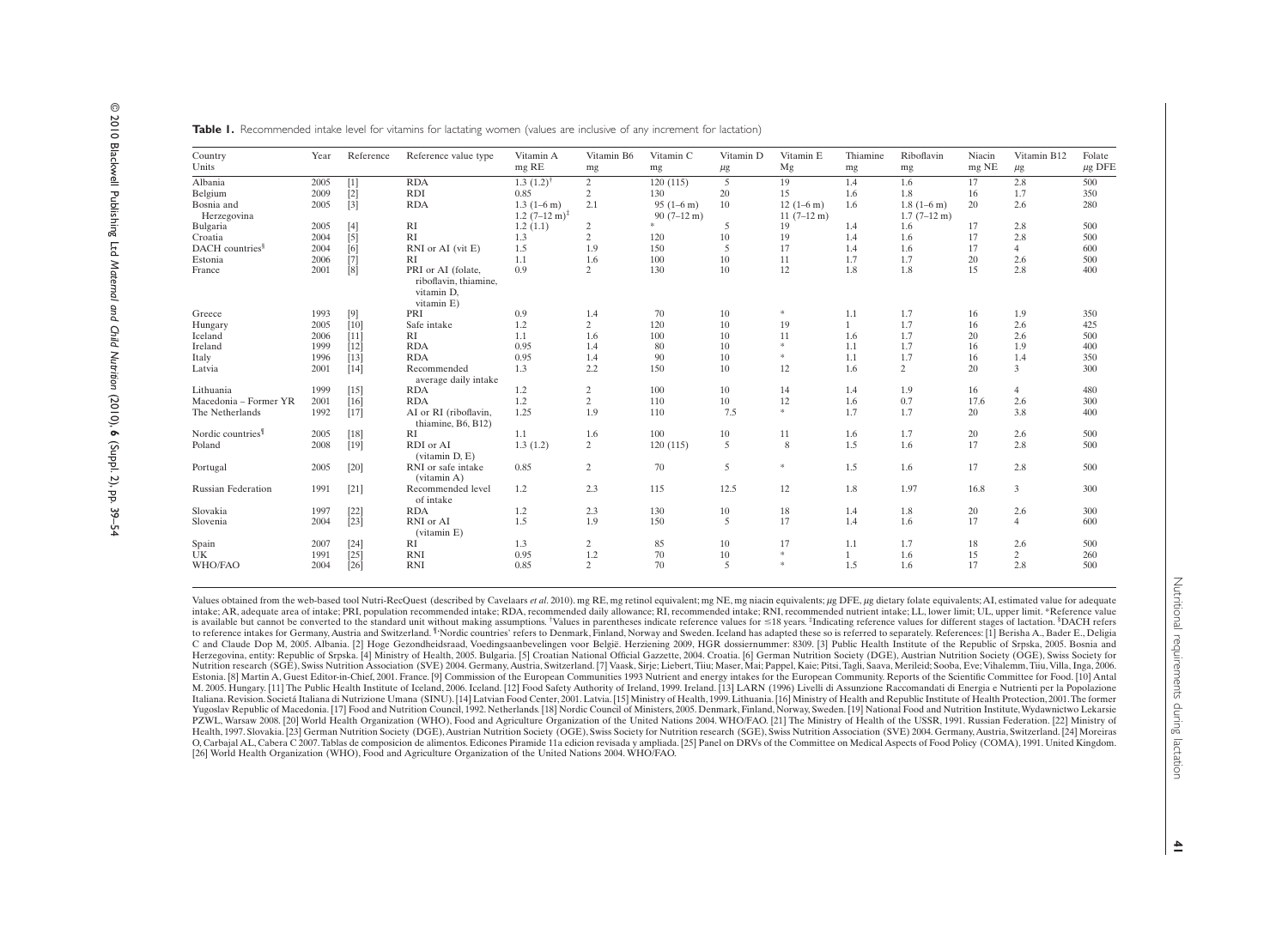| Country<br>Units          | Year | Reference                                | Reference value type                                  | Calcium<br>mg | Phosphorus<br>mg   | Potassium<br>mg                   | Sodium<br>mg                      | Magnesium<br>mg                   | Iodine<br>$\mu\mathrm{g}$ | Iron<br>mg    | Zinc<br>mg                   | Selenium<br>$\mu\mathrm{g}$               | Copper<br>$\rm mg$ |
|---------------------------|------|------------------------------------------|-------------------------------------------------------|---------------|--------------------|-----------------------------------|-----------------------------------|-----------------------------------|---------------------------|---------------|------------------------------|-------------------------------------------|--------------------|
| Albania                   | 2005 |                                          | <b>RDA</b>                                            | 1000 (1300)   | 700 (1250)         | 5100                              | 1500                              | 320 (360)                         | 290                       | 9(10)         | 12(13)                       | 70                                        | 1.3                |
| Belgium                   | 2009 | $[1]$<br>$\overline{2}$                  | RDI or<br>Acceptable<br>daily intake<br>(K, Na)       | 1200          | 1000               | 3000 LL,<br>4000 UL               | 600 LL,<br>2000 UL                | 400                               | 250                       | 10            | 14                           | 75                                        | $1.5\,$            |
| Bosnia and<br>Herzegovina | 2005 | $[3]$                                    | <b>RDA</b>                                            | 1200          | 1200               | $\mathbb{I}$                      | $\mathbb{I}$                      | $\mathbb{I}$                      | $\mathbb{I}$              | $\mathbb{I}$  | $\mathbb{I}$                 | $\mathcal{F}$                             | $\mathbb{I}$       |
| Bulgaria                  | 2005 | $[4]$                                    | RI or AI (Ca, Na)                                     | 1000 (1300)   | 700 (1250)         | 5100                              | 1500                              | 320                               | 290                       | 9(10)         | 12(13)                       | 70                                        | 1.3                |
| Croatia                   | 2004 | $\left[5\right]$                         | RI                                                    | 1000          | 700                | sk.                               | ×.                                | 310                               | 290                       | 9             | 12                           | 70                                        | 1.3                |
| DACH countries            | 2005 | [6]                                      | RNI or AI (Cu)                                        | 1000          | 900                | $\mathcal{R}$                     | 永                                 | 390                               | 260                       | 20            | 10                           | 30 LL,<br>70 UL                           | 1 LL,<br>1.5 UL    |
| Estonia                   | 2006 | $[7]$                                    | RI                                                    | 900           | 900                | 3100                              | $\mathcal{G}$                     | 280                               | 200                       | 15            | 11                           | 55                                        | 1.3                |
| France                    | 2001 | $\left[8\right]$                         | PRI or AI (Se)                                        | 1000          | 850                | $\gg$                             | *                                 | 390                               | 200                       | 10            | 19                           | 60                                        | $\overline{2}$     |
| Greece                    | 1993 | [9]                                      | PRI                                                   | 1200          | 950                | 3100                              | *                                 | $\frac{d\mathbf{r}}{d\mathbf{r}}$ | 160                       | 10            | 12                           | 70                                        | 1.35               |
| Hungary                   | 2005 | [10]                                     | Safe intake or<br>suggested<br>maximum<br>intake (Na) | 1200          | 930                | 3500                              | 2000                              | 450                               | 200                       | 15            | 13                           | 75                                        | 1.4                |
| Iceland                   | 2006 | $[11]$                                   | RI                                                    | 1000          | 750                | 3100                              | *                                 | 280                               | 200                       | 15            | 11                           | 55                                        | 1.3                |
| Ireland                   | 1999 | [12]                                     | <b>RDA</b>                                            | 1200          | 950                | 3100                              | ×.                                | $\gg$                             | 160                       | 15            | 12                           | 75                                        | 1.4                |
| Italy                     | 1996 | $\left[13\right]$                        | <b>RDA</b>                                            | 1200          | 1200               | 3100                              | $\frac{d\mathbf{r}}{d\mathbf{r}}$ | ÷.                                | 200                       | 18            | 12                           | 70                                        | 1.5                |
| Latvia                    | 2001 | $\left[14\right]$                        | Recommended<br>average daily<br>intake                | 1200          | 1200               | 4000                              | 3300                              | 340                               | 200                       | 18            | 19                           | 75                                        | 3                  |
| Lithuania                 | 1999 | $[15]$                                   | <b>RDA</b>                                            | 1200          | 1200               | 2500                              | 1500                              | 380                               | 200                       | 20            | 15                           | $\frac{d\mathbf{r}}{d\mathbf{r}}$         | ÷.                 |
| Macedonia-<br>former YR   | 2001 | [16]                                     | <b>RDA</b>                                            | 1200          | 1200               | 2000                              | 1500                              | 360                               | 200                       | 20            | 22                           | 125                                       | 2.5                |
| The Netherlands           | 1992 | $[17]$                                   | AR or AI<br>(Ca, Fe)                                  | 1000          | 900 LL,<br>1800 UL | $\frac{d\mathbf{r}}{d\mathbf{r}}$ | $\mathcal{G}$                     | 300 LL.<br>400 UL                 | *.                        | 20            | 18                           | 75 LL,<br>150 UL                          | 2 LL,<br>3.5 UL    |
| Nordic countries          | 2005 | $[18]$                                   | RI                                                    | 900           | 900                | 3100                              | *                                 | 280                               | 200                       | 15            | 11                           | 55                                        | 1.3                |
| Poland                    | 2008 | [19]                                     | RDI or AI<br>(Ca, K, Na)                              | 1000 (1300)   | 700 (1250)         | 5100                              | 1500                              | 320 (360)                         | 220 (290)                 | 18            | 12(13)                       | 70                                        | 1.3                |
| Portugal                  | 2005 | $[20]$                                   | RNI                                                   | 1000          | 家                  | $\frac{d\mathbf{r}}{d\mathbf{r}}$ | $\frac{d\mathbf{r}}{d\mathbf{r}}$ | 270                               | 200                       | $\frac{8}{3}$ | $\S$                         | $35(0-3m)$<br>$35(4-6m)$<br>42 $(7-9)$ m) | ÷.                 |
| <b>Russian Federation</b> | 1991 | $[21]$                                   | Recommended<br>level of intake                        | 1200          | 1800               | $\frac{d\mathbf{r}}{d\mathbf{r}}$ | $\frac{d\mathbf{r}}{d\mathbf{r}}$ | 450                               | 150                       | 33            | 25                           | $\mathcal{U}$                             | $\gg$              |
| Slovakia                  | 1997 |                                          | <b>RDA</b>                                            | 1500          | 1500               | $\frac{d\mathbf{r}}{d\mathbf{r}}$ | $\frac{d\mathbf{r}}{d\mathbf{r}}$ | 390                               | 300                       | 20            | 16                           | 70                                        | 2.5                |
| Slovenia                  | 2004 | $\begin{bmatrix} 22 \\ 23 \end{bmatrix}$ | RNI or AI<br>(Cu, Se)                                 | 1000          | 900                | $\mathcal{R}$                     | s).                               | 390                               | 260                       | 20            | 10                           | 30 LL.<br>70 UL                           | 1 LL.<br>1.5 UL    |
| Spain                     | 2007 | $[24]$                                   | <b>RI</b>                                             | 1500          | 700                | 3500                              | *                                 | 450                               | 155                       | 18            | 25                           | 75                                        | ÷.                 |
| UK                        | 1991 | $\left[25\right]$                        | RNI or AI<br>(Cu)                                     | 1250          | 990                | 3500                              | 1600                              | 320                               | 140                       | 14.8          | $13$ (<4 m)<br>$9$ ( $>4$ m) | 75                                        | 1.5                |
| WHO/FAO                   | 2004 | $[26]$                                   | <b>RNI</b>                                            | 1000          | $\mathcal{G}$      | $\mathcal{R}$                     | ×.                                | 270                               | 200                       | ş             | $\frac{8}{3}$                | $35(0-3m)$<br>$35(4-6m)$<br>42 $(7-9m)$   | ż.                 |

**Table 2.** Recommended intake level for minerals for lactating women (values are inclusive of any increment for lactation)

Values obtained from the web-based tool Nutri-RecOuest (described by Cavelaars et al. 2010), me RE, me retinol equivalent; me NE, me niacin equivalents; ug DFE, ug dietary folate equivalents; AI, estimated value for adequa intake; AR, adequate area of intake; PRI, population recommended intake; RDA, recommended daily allowance; RI, recommended intake; RNI, recommended nutrient intake; LL, lower limit; UL, upper limit. \*Reference value is available but cannot be converted to the standard unit without making assumptions. Values in parentheses indicate reference values for 18 years. <sup>\$</sup>Indicating reference values for different stages of lactation. <sup>\$</sup>Refer varies according to bioavailability. <sup>¶</sup>Reference values are not referred to in the country-specific guidelines. References: [1] Berisha A., Bader E., Deligia C and Claude Dop M, 2005. Albania. [2] Hoge Gezondheidsraad, Voedingsaanbevelingen voor België. Herziening 2009, HGR dossiernummer: 8309. [3] Public Health Institute of the Republic of Srpska, 2005. Bosnia and Herzegovina, entity: Republic of Srpska. [4] Ministry of Health, 2005. Bo Bulgaria. [5] Croatian National Official Gazzette, 2004. Croatia. [6] German Nutrition Society (DGE), Austrian Nutrition Society (OGE), Swiss Society for Nutrition research (SGE), Swiss Nutrition Association (SVE) 2004. Germany, Austria, Switzerland. [7] Vaask, Sirje; Liebert, Tiju; Maser, Mai; Pappel, Kaie; Pitsi, Tagli, Saava, Merileid; Sooba, Eve; Vihalemm, Tiju, Villa, Inga, 2006. Estonia. [8] Martin A, Guest Editor-in-Chief, 2001. Fr Commission of the European Communities 1993 Nutrient and energy intakes for the European Community. Reports of the Scientific Committee for Food. [10] Antal M. 2005. Hungary. [11] The Public Health Institute of Iceland, 2006, Iceland, [12] Food Safety Authority of Ireland, 1999, Ireland, 1999, Ireland, [13] LARN (1996) Livelli di Assunzione Raccomandati di Energia e Nutrienti per la Popolazione Italiana, Revision, Società Italiana di Nutr [14] Latvian Food Center, 2001. Latvia. [15] Ministry of Health, 1999. Lithuania. [16] Ministry of Health and Republic Institute of Health Protection, 2001. The former Yugoslav Republic of Macedonia. [17] Food and Nutrition Council, 1992. Netherlands. [18] Nordic Council of Ministers, 2005. Denmark, Finland, Norway, Sweden. [19] National Food and Nutrition Institute, Wydawnictwo Lekarsie PZWL, Warsaw 2008. [20] World Health Organization- (WHO), Food and Agriculture Organization of the United Nations 2004. WHO/FAO. [21] The Ministry of Health of the USSR, 1991. Russian Federation. [22] Ministry of Health, 1997. Slovakia. [23] German Nutrition Society (DGE), Austrian Nutrition Society (OGE), Swiss Society for Nutrition research (SGE), Swiss Nutrition Association (SVE) 2004. Germany, Austria, Switzerland. [24] Moreiras O, Carbajal AL, Cabera C 2007. Tablas de composicion de alimentos. Edicones Piramide 11a edicion revisada y ampliada. [25] Panel on DRVs of the Committee on Medical Aspects of Food Policy (COMA), 1991. United Kingdom. [26] World Health Organization (WHO), Food and Agriculture Organization of the United Nations 2004. WHO/FAO.

*et al*. **42** V. Hall Moran et d V. Hall Moran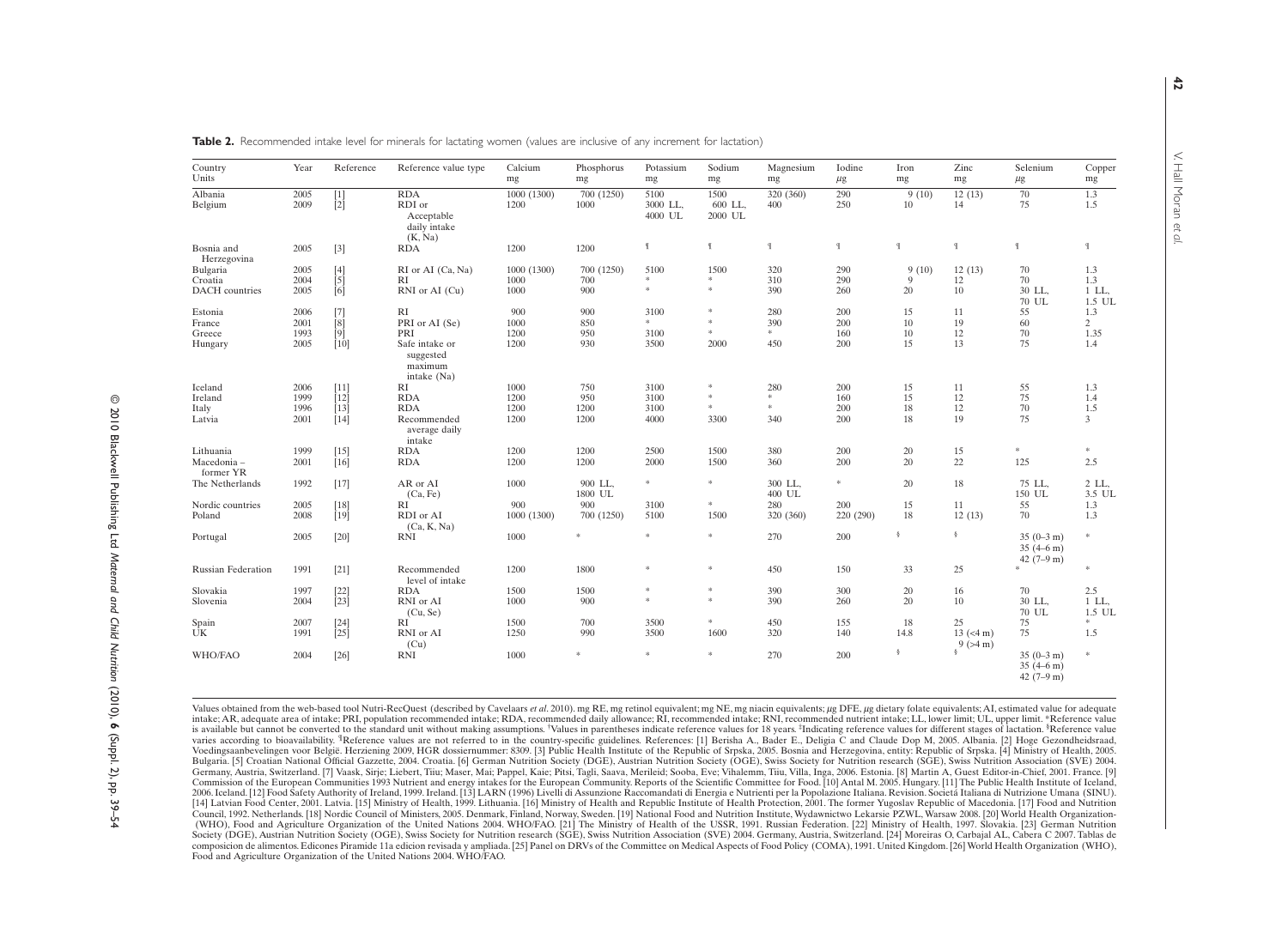creating differences between reports in their recommended intakes.

It has been argued that the limited systematic physiological difference in populations and climate across Europe (with the possible exception of difference in sunlight exposure and consequent vitamin D recommendations) does not justify the existing disparities in nutrient recommendations. The EURRECA network aims to develop a common framework that uses consistent terminology in order to develop and maintain nutrient recommendations based on the best current evidence (Pijls *et al*. 2009).

## **Challenges to establishing nutritional recommendations for lactating women**

Lactation is a highly demanding state for the mother with a nutritive burden considerably greater than that of pregnancy. The energy required to produce 1 L of milk is estimated to be approximately 700 kcal, and the milk secreted in 4 months of lactation represents an amount of energy roughly equivalent to the total energy cost of pregnancy (Cervera & Ngo 2001; Picciano 2003). Although it is well acknowledged that some of this requirement originates from the nutrients stored by the mother during pregnancy, there is a need for lactating mothers to increase their food intake in order to meet the elevated energy and micronutrient requirements (Cervera & Ngo 2001). Table 3 illustrates the percentage change in reference values for lactation from non-pregnant, non-lactating (NPNL) levels across Europe.

The duration and intensity of lactation (whether the infant is breastfed exclusively or only partially) may have an impact on a mother's nutritional status. For example, an exclusively breastfeeding woman has much greater energy and nutrient needs (with the exception of iron attributed to the potential protective effect of lactational amenorrhoea) than a woman who is only partially breastfeeding (Dewey 2004). These aspects of breastfeeding, however, have rarely been considered in studies of the nutritional impact of lactation in women. While the World Health Organization (WHO) recommends that infants should be exclusively breastfed for the first 6 months of life with breastfeeding continuing for up to 2 years of age or beyond (WHO 2003), in reality, there are wide deviations from this recommended norm both in terms of duration and intensity, especially in industrialized countries, challenging the meaningfulness of setting standard recommendations of nutrient intakes for lactation.

## **Factors that could have a modifying impact on nutritional recommendations and reference values in lactating women**

#### **Variability of breast milk**

The calculation of recommended intakes during lactation often employs a factorial approach that simply sum the nutrient needs for a woman of similar periconceptional age who is not lactating with the amount of nutrient delivered into an average volume of breast milk, with adjustments for bioavailability in some cases (Atkinson & Koletzko 2007). While the composition of breast milk is thought to be relatively stable in well-nourished mothers, the infants' average daily intake of breast milk has been reported to vary between studies (WHO 1998). The volume of milk consumed by the infant at each breastfeeding has been shown to be dependent upon a number of factors, such as whether the breast that was being suckled was the more or less productive breast, whether the breastfeeding was unpaired, the time of day and whether the infant breastfed during the night or not (Kent *et al*. 2006).

#### **Stage of lactation**

Some countries/organizations investigated (Bosnia and Herzegovina, Portugal, the UK, WHO) have set reference values for different stages of lactation for some nutrients (see Tables 1,2). It is argued that the lactational period should not to be divided into different stages such as early and late lactation for the purpose of setting recommendations because evidence supports that, as during pregnancy, physiological adjustments in nutrient utilization occur during this period that generally compensate for the shifts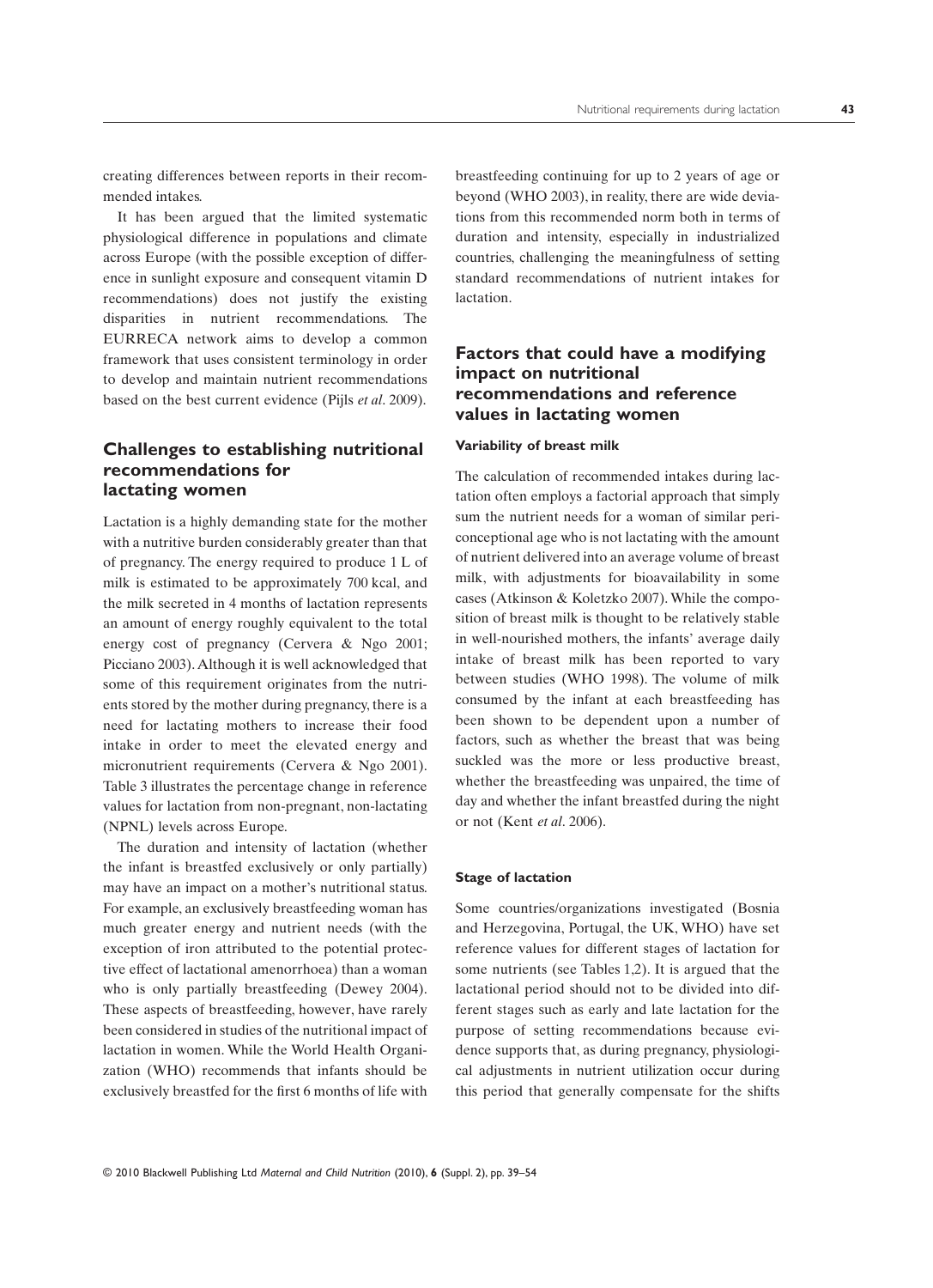| Country                   | ⋖<br>Vitamin | Vitamin B6     | $\cup$<br>Vitamin | Vitamin D                    | Vitamin E                | Thiamine       | Riboflavin     | Niacin         | Vitamin B12    | Folate         | Calcium        | Phosphorus                        | Potassium      | Sodium           | Magnesium      | Iodine                    | $\mathop{\rm Iron}\nolimits$ | Zinc                      | Selenium         | Copper         |
|---------------------------|--------------|----------------|-------------------|------------------------------|--------------------------|----------------|----------------|----------------|----------------|----------------|----------------|-----------------------------------|----------------|------------------|----------------|---------------------------|------------------------------|---------------------------|------------------|----------------|
| Albania                   | 86 (71)      | 54             | 33(28)            | $\mathbf{z}_i^{\mathrm{lc}}$ | 27                       | 27             | 45             | 21             | 17             | 25             | 0(30)          | 0(79)                             | 9              | $\boldsymbol{0}$ | 3(16)          | 93                        | $-50(-44)$                   | 50(63)                    | 27               | 44             |
| Belgium                   | 70           | 11             | 18                | 60                           | $\mathbf{0}$             | 45             | 50             | 14             | 21             | 75             | 33             | 25                                | $\theta$       | $\mathbf{0}$     | 11             | 25                        | $-26$                        | 75                        | 25               | 25             |
| Bosnia and Herzegovina    | 63 (50)      | 31             | 58 (50)           | 100                          | 50(38)                   | 45             | 38(31)         | 33             | 30             | 56             | 50             | 50                                | 宋              | ż                | $\frac{1}{20}$ | $\ensuremath{\mathbf{x}}$ | $\frac{1}{2}$                | $\ensuremath{\mathrm{g}}$ | $\frac{1}{20}$   | s)             |
| Bulgaria                  | 71(57)       | 54             | $\frac{1}{2}$     | $\overline{0}$               | 27                       | *              | 45             | 21             | 17             | 25             | 0(30)          | 0(79)                             | 9              | $\mathbf{0}$     | 14             | 93                        | $-50(-44)$                   | 50(63)                    | 27               | 44             |
| Croatia                   | 63           | $\overline{0}$ | 100               | 100                          | 90                       | $\overline{0}$ | $\overline{0}$ | $-6$           | 180            | 150            | 25             | 家                                 | 宋              | 家                | 3              | 93                        | $-36$                        | 永                         | 40               | 13             |
| <b>DACH</b> countries     | 88           | 58             | 50                | $\mathbf{0}$                 | 42                       | 40             | 33             | 31             | 33             | 50             | $\overline{0}$ | 29                                | *              | 家                | 30             | 30                        | 33                           | 43                        | $\mathbf{0}$     | $\overline{0}$ |
| Estonia                   | 57           | 23             | 33                | 33                           | 38                       | 55             | 31             | 33             | 30             | 67             | 13             | 50                                | $\Omega$       |                  | $\Omega$       | 33                        | $\overline{0}$               | 57                        | 38               | 44             |
| France                    | 50           | 33             | 18                | 100                          | $\Omega$                 | 64             | 20             | 36             | 17             | 33             | 11             | 13                                | 宋              | 家                | 8              | 33                        | $-38$                        | 90                        | 20               | 33             |
| Greece                    | 50           | 27             | 56                | 100                          | $\frac{d\mathbf{r}}{dt}$ | 22             | 31             | 14             | 36             | 75             | $\frac{1}{2}$  | 73                                | $\overline{0}$ | ×,               | 宗              | 23                        | $-32$                        | 71                        | 40               | 23             |
| Hungary                   | 50           | 54             | 33                | 100                          | 29                       | 11             | 31             | 14             | 30             | 42             | 50             | 50                                | $\overline{0}$ | $\Omega$         | 50             | 33                        | $\overline{0}$               | 44                        | 25               | 27             |
| Iceland                   | 57           | 23             | 33                | $\mathbf{0}$                 | 38                       | 45             | 31             | 33             | 30             | 25             | 25             | 25                                | $\overline{0}$ | 宗                | $\Omega$       | 33                        | $\overline{0}$               | 57                        | 38               | 44             |
| Ireland                   | 58           | 27             | 33                | 100                          | *                        | 22             | 31             | 14             | 36             | 33             | 50             | 73                                | $\mathbf{0}$   | ×,               | $\frac{1}{2}$  | 23                        | $-7$                         | 71                        | 36               | 27             |
| Italy                     | 58           | 27             | 50                | 100                          | *                        | 22             | 31             | 14             | 27             | 75             | 20             | 20                                | $\Omega$       | ×,               | $\frac{1}{2}$  | 33                        | $\Omega$                     | 71                        | 27               | 25             |
| Latvia                    | 30           | 10             | 50                | 100                          | $\overline{0}$           | 33             | 25             | 25             | $\overline{0}$ | $\overline{0}$ | $\mathbf{0}$   | $\mathbf{0}$                      | $\overline{0}$ | $\theta$         | $-3$           | $\overline{0}$            | $\overline{0}$               | 36                        | 25               | $\overline{0}$ |
| Lithuania                 | 50           | 104            | 67                | 100                          | 40                       | $\frac{1}{2}$  | 36             | $-6$           | 33             | 60             | 20             | 33                                | $\overline{0}$ | $\Omega$         | 27             | 33                        | 33                           | 25                        | $\frac{1}{20}$   | $\frac{1}{2}$  |
| Macedonia - Former YR     | 50           | 33             | 57                | 100                          | 50                       | 45             | 250            | 40             | 30             | 50             | 50             | 50                                | *              | $\Omega$         | 29             | 33                        | 33                           | 83                        | $\overline{0}$   | $\overline{0}$ |
| The Netherlands           | 56           | 27             | 57                | 200                          | 字                        | 55             | 55             | 54             | 36             | 33             | $\overline{0}$ | $\frac{d\mathbf{x}}{d\mathbf{x}}$ | 宋              | ×,               | 27             | 永                         | 33                           | 140                       | 13               | 10             |
| Nordic countries          | 57           | 23             | 33                | 33                           | 38                       | 45             | 31             | 33             | 30             | 25             | 13             | 50                                | $\Omega$       | 家                | $\Omega$       | 33                        | $\Omega$                     | 57                        | 38               | 44             |
| Poland                    | 86 (71)      | 54             | 60(53)            | $\mathbf{0}$                 | $\overline{0}$           | 36             | 45             | 21             | 17             | 25             | 0(30)          | 0(79)                             | 9              | $\mathbf{0}$     | 3(16)          | 47 (93)                   | $-44$                        | 60(63)                    | 27               | 4              |
| Portugal                  | 70           | 54             | 56                | $\Omega$                     | 字                        | 36             | 45             | 21             | 17             | 25             | $\overline{0}$ | 家                                 | 宋              | ×.               | 23             | 33                        | 永                            | 永                         | $\frac{1}{2\pi}$ | <b>A</b>       |
| <b>Russian Federation</b> | 33           | 28             | 53                | 400                          | 50                       | 48             | 34             | $\overline{4}$ | $\overline{0}$ | 50             | 50             | 50                                | *              |                  | 13             | $\overline{0}$            | $\frac{1}{2} \xi$            | 67                        | 永                | s)             |
| Slovakia                  | 41           | 26             | 59                | 33                           | 29                       | 27             | 15             | 18             | 30             | 50             | 61             | 25                                | *              | 宗                | 11             | 81                        | 20                           | 45                        | 35               | 25             |
| Slovenia                  | 88           | 58             | 50                | $\Omega$                     | 42                       | 40             | 33             | 31             | 33             | 50             | $\overline{0}$ | 29                                | 宋              |                  | 30             | 30                        | 33                           | 43                        | $\overline{0}$   | $\Omega$       |
| Spain                     | 63           | 25             | 42                | 100                          | 42                       | 22             | 21             | 20             | 30             | 25             | 88             | $\mathbf{0}$                      | $\overline{0}$ | 宗                | 36             | 41                        | $\mathbf{0}$                 | 67                        | 36               | 墙              |
| UK                        | 58           | $\theta$       | 75                | 永                            | 字                        | 25             | 45             | 15             | 33             | 30             | 79             | 80                                | $\theta$       | $\mathbf{0}$     | 19             | $\overline{0}$            | $\mathbf{0}$                 | 86 (36)                   | 25               | 25             |
| WHO/FAO                   | 70           | 54             | 56                | $\Omega$                     | 字                        | 36             | 45             | 21             | 17             | 25             | $\Omega$       | $\frac{d\mathbf{x}}{d\mathbf{x}}$ | 宋              | ×,               | 23             | 33                        | 永                            | 永                         | $\frac{1}{2\pi}$ |                |

**Table 3.** Percentage change in micronutrient reference values during lactation compared to reference values for non-pregnant, non-lactating (NPNL) women (unless otherwise indicated the figure represen<sup>t</sup> an increase from NPNL levels)

Values in parentheses indicate percentage change for lactating women aged ≤18 years (Albania, Bulgaria and Poland), or values at different stages of lactation (Bosnia and Herzegovina and the UK). \*Unable to calculate percentage increase as either reference value is available but cannot be converted to the standard unit without making assumptions; reference value varies according to bioavailability; reference value is not referred to in the country specific guidelines.

 $44$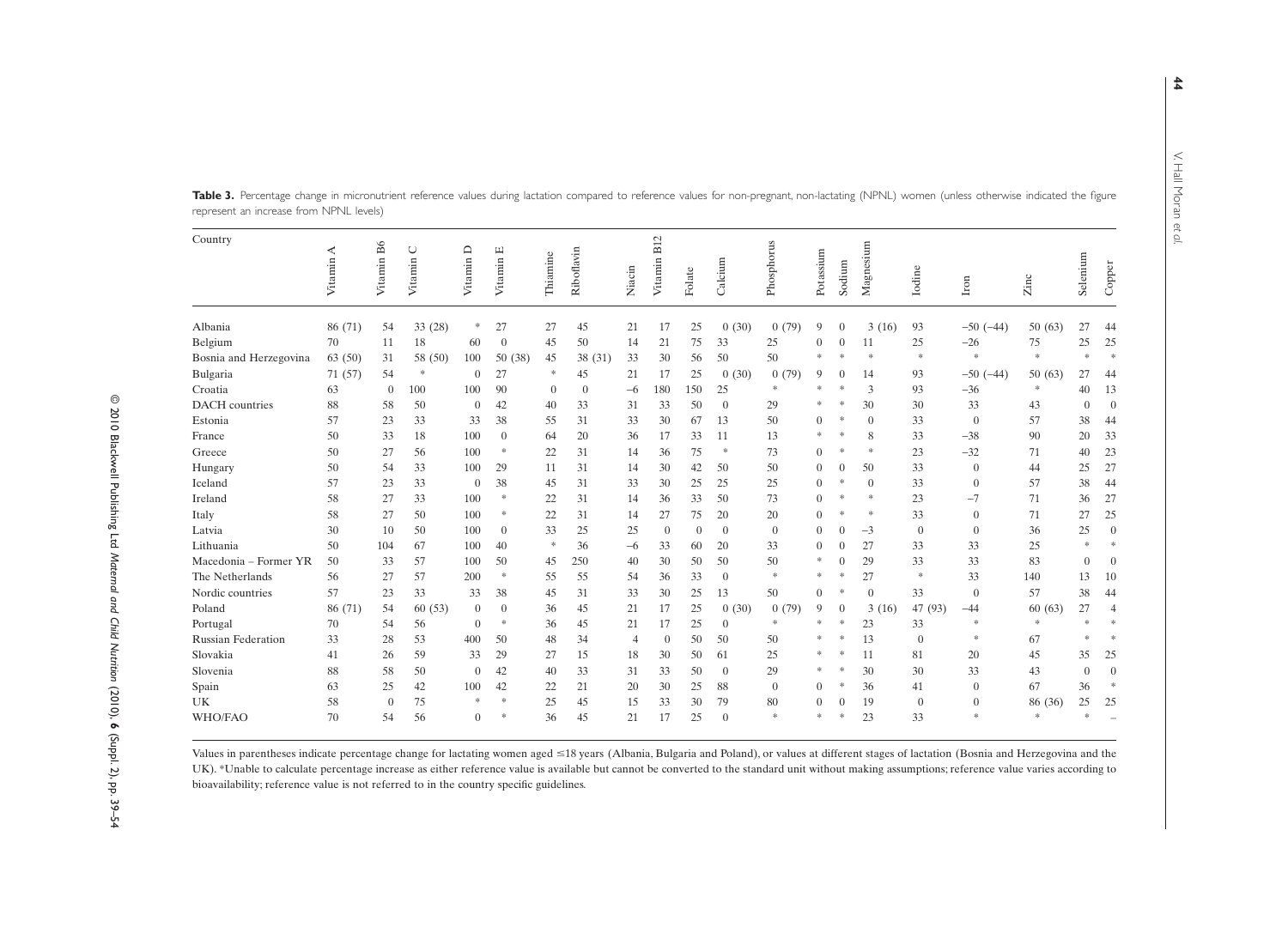in nutrient requirement with stages of lactation. Atkinson & Koletzko (2007) assert that the grading reference values do not appear to be based in strong science and having more than one reference value for lactation is impractical to implement.

#### **Maternal age**

Several countries have set separate reference values for some micronutrients (typically vitamins A and C, calcium, phosphorus, magnesium, iron and zinc) for adolescent and adult lactating mothers (see Tables 1,2). It has be suggested that, as adolescence is a period of rapid growth (approximately 50% of adult body weight and 15% of final adult height is attained during this stage of the life cycle; Rogol *et al*. 2000), the additional nutritional demands of pregnancy and lactation may have a significant impact on the nutritional status of adolescent mothers and their breast milk, particularly those who are undernourished (Hall Moran 2007). In studies of adolescents in Bangladesh, for example, linear growth ceased during pregnancy and lactation, and lean body mass and percent body fat declined by 6 months post partum (Rah *et al*. 2008). Lower ponderal and body compositional measures were exhibited in those adolescents whose infants survived through the neonatal period compared with those who experienced a fetal loss or neonatal death, suggesting a depletion of maternal energy and nutrient reserves to meet the demands of both pregnancy and lactation (Rah *et al*. 2010). In contrast, Scholl *et al*. (1990, 1993) demonstrated that stillgrowing US adolescents continued to grow in stature and accrue fat mass during pregnancy and lactation. However, these young mothers had infants with lower birthweight, particularly when the mother continued to accrue higher amounts of arm or subscapular fat late in gestation. Scholl *et al*. (1993) suggest that, instead of mobilizing fat reserves late in pregnancy to enhance fetal growth, adolescent mothers appeared to be reserving them for their own continued development.

Other research has found that breastfeeding during adolescence may have a protective role on bone mass acquisition. While bone accretion rates peak during pubertal growth because of associated hormonal changes and adolescents experience bone mineral density (BMD) loss during lactation, this effect seems to be transient with subsequent repletion of BMD once breastfeeding is ceased (Bezerra *et al*. 2004). Chantry *et al*. (2004) reported that adjusted BMD between ages 20 and 25 were 5–10% higher in women who had breastfed as adolescents compared with those who had not. As higher peak BMD achieved during adolescence protects against postmenopausal osteoporosis (Rozen *et al*. 2003), breastfeeding during adolescence may have a protective role against this disease. It has been suggested that the mechanisms of BMD repletion (thought to be attributed to the reversal of hormonal changes that caused bone loss during lactation; Kalkwarf 1999) may have a larger physiologic effect when bone mineral is still accruing (Chantry *et al*. 2004).

It has been suggested that adolescents who are still growing have an increased demand for zinc during lactation (Institute of Medicine 2001). Meeting zinc demands during lactation will depend on the dietary supply, bioavailability and the capacity for adaptation of zinc metabolism. While recent evidence suggests that the biochemical responses of zinc to lactation are similar in adolescents and adults, significant correlations have been found between the activity of zinc-dependent enzymes and plasma zinc in adolescents, which may suggest a limiting action of poor maternal zinc status on the metabolic adaptation capacity of this population (Maia *et al*. 2007).

It is clear that, while there is some evidence to suggest that the nutritional demands of lactation may have a differential impact on the nutritional status of adolescent women, further research is needed to clarify this.

#### **Birth spacing and the recuperative interval**

Reference values for lactation do not account for the influence of birth spacing on maternal nutritional status. There is a large nutritional burden associated with closely spaced consecutive births, particularly when lactation overlaps with pregnancy (Adair 1993). The duration and intensity of lactation influences the ability of the mother to replete her nutrient reserves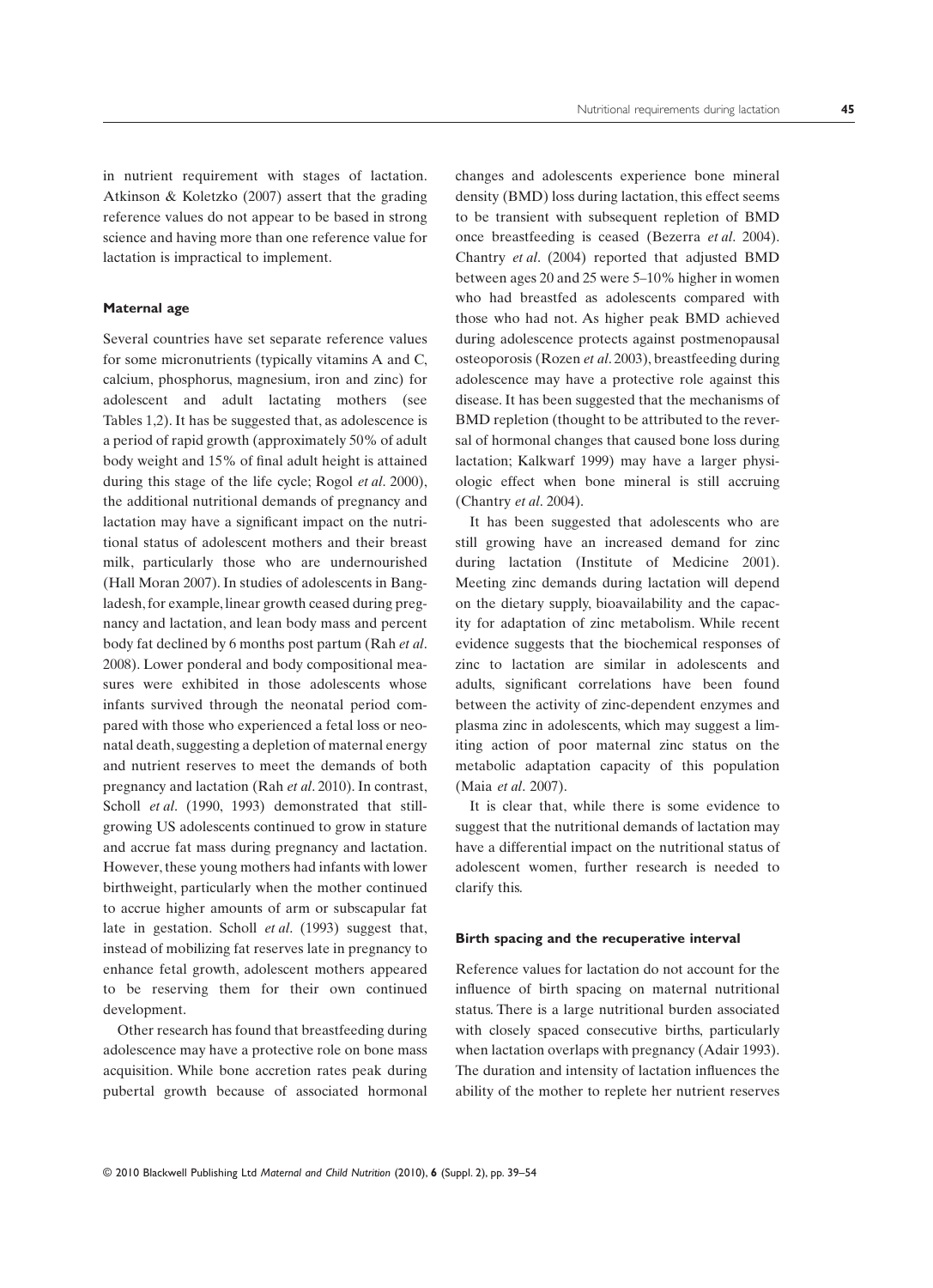

Fig. I. Conceptual model for the relationship between interpregnancy interval and maternal nutritional status. BMI, body mass index; NPNL, non-pregnant, non-lactating; SES, socio-economic status (reproduced with permission from Dewey & Cohen 2007).

during the interval between pregnancies (Dewey & Cohen 2007). Pregnancies with short 'recuperative intervals' (defined as the amount of time that the woman was not lactating prior to the next conception) therefore are particularly vulnerable to nutrient depletion. The complex interaction between the factors that affect maternal nutritional status during short recuperative intervals is shown in Fig. 1 (Dewey & Cohen 2007). The nutritional consequences of a short interpregnancy interval (whether combined with duration and intensity of lactation or not) are influenced by many factors, such as mother's BMI, dietary adequacy, physical activity level, socioeconomic status, education level, access prenatal care, parity and morbidity. It is likely that the relationship is context-specific, with positive associations perhaps more evident in undernourished populations (for a more detailed discussion, refer to Dewey & Cohen 2007).

The majority of studies on recuperative interval have investigated its impact on the infant, with longer birth intervals associated with a lower risk of malnutrition and stunting in some populations. The more limited data on maternal outcome have yielded inconclusive results. A recent systematic

review found only three studies that considered the effect of recuperative interval on maternal anthropometric status; none looked at the influence on maternal anaemia or micronutrient status (Dewey & Cohen 2007). Recuperative interval was found to be positively associated with maternal thigh skinfold measurements (Merchant *et al*. 1990) and pregnancy weight gain (Pebley & DaVanzo 1993) in studies conducted in developing countries. Although weight gain between pregnancies in undernourished populations may be a positive maternal outcome, it may not be true in developed countries where prepregnancy non-obese weight has been positively associated with increased risk of perinatal complication (Cnattingius *et al*. 1998, Villamor & Cnattingius 2006).

#### **Factors based on diet and lifestyle**

Aspects of dietary patterns and lifestyle, such as quality of foods, their combination with other foods and their processing and storage, can produce differences in nutrient absorption and metabolism, and therefore have an impact on nutritional recommendations and reference values. Little research has been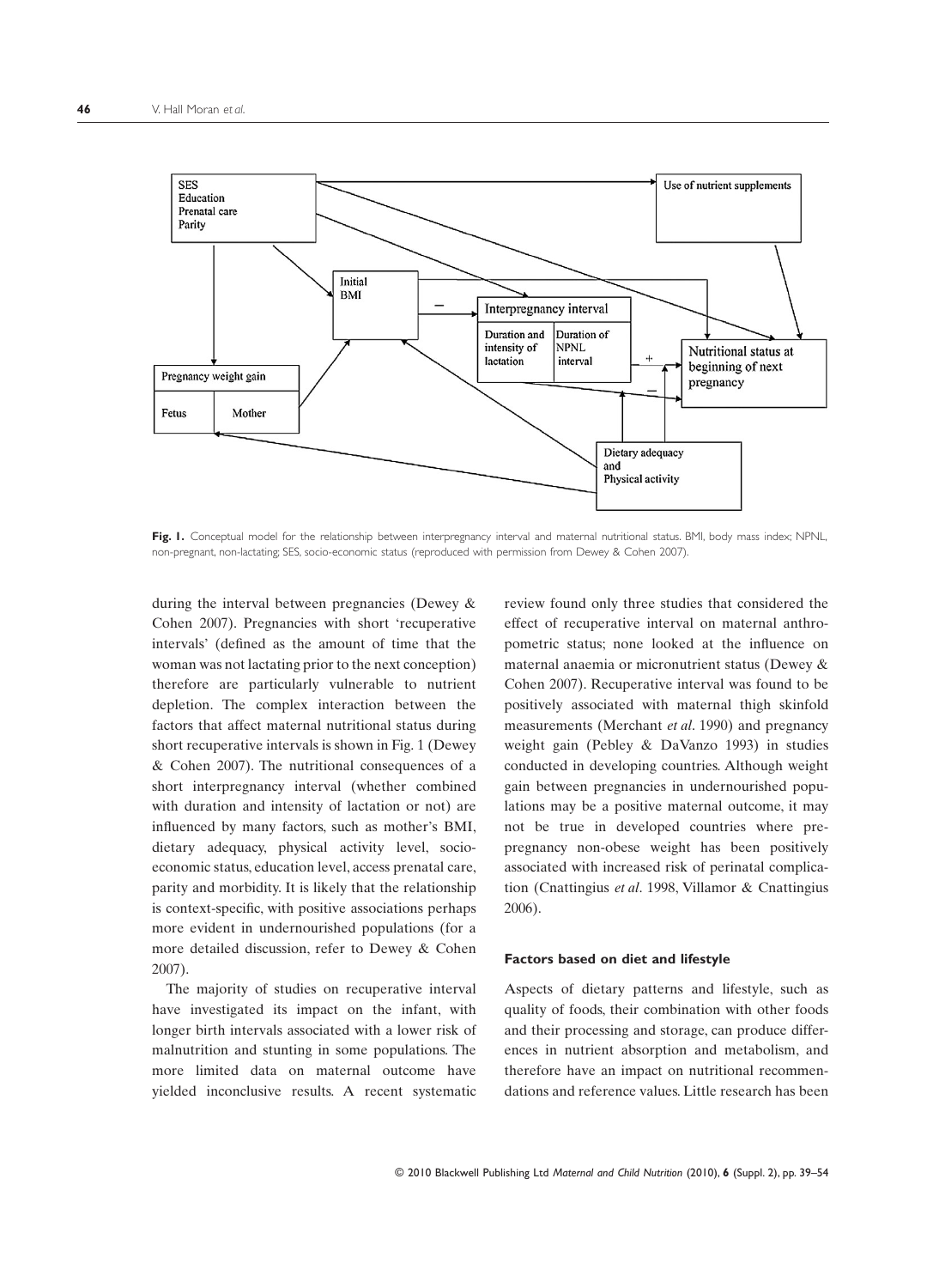conducted on the wide variety of dietary factors that could have a specific impact on lactating women.

There is some case study evidence that has demonstrated severe vitamin B12 deficiency in exclusively breastfed infants of vegetarian and vegan mothers (Weiss *et al*. 2004; Baatenburg de Jong *et al*. 2005; Wagnon *et al*. 2005). Infants of vegetarian and vegan mothers have low vitamin B12 levels at birth, and this appears to be perpetuated if the vitamin B12 deficient mother breastfeeds her infant (Specker *et al*. 1990). There is little information regarding the longterm neurological effects of such deficiency, but these may include intellectual impairment, severe disturbance of gait and epilepsy (Graham *et al*. 1992). Vegetarianism is particularly common in adolescent girls, with a prevalence of between 8% and 37% (Worsley & Skrzypiec 1998). In addition, vegetarian teenagers are also more likely to exhibit health-compromising dietary behaviours that could further compound the nutritional challenge of lactation in this particularly vulnerable population, such as frequent dieting, binging, purging and laxative use for weight control (Neumark-Sztainer *et al*. 1997; Perry *et al*. 2001; Bas *et al*. 2005) and alcohol use (Greene-Finestone *et al*. 2008). Studies have yet to be conducted on the particular influence of vegetarian diets on the nutritional status of lactating adolescents.

The negative influence of maternal smoking on breastfeeding duration has been well described in the literature (Horta *et al*. 2001) and has been shown even after adjusting for socio-economic group and education level (Hopkinson *et al*. 1992). Some studies have suggested that smoking reduces daily milk output by approximately 250–300 mL (Vio *et al*. 1991; Hopkinson *et al*. 1992), possibly related to suppressed prolactin production in smokers (Anderson & Schioler 1982; Widstrom *et al*. 1991). While it is well documented that smoking has a negative impact on the smokers' nutritional status, particularly antioxidant nutrients (Gibson 2005), little is known about the influence of smoking on milk composition. It has been suggested, however, that smoking is associated with significant reductions in milk fat concentration (Vio *et al*. 1991; Hopkinson *et al*. 1992). The reduction in milk volume and fat content has been given as an explanation as to why women who smoke cease

to breastfeed earlier than those who do not smoke (Hopkinson *et al*. 1992). However, it is not yet clear whether social and behavioural differences between smokers and non-smokers play a greater role in early cessation of breastfeeding than physiological factors. In their review,Amir & Donath (2002) claimed that, as women who smoke are less likely to intend to breastfeed and less likely to seek help with breastfeeding problems than non-smoking mothers, it cannot be assumed that the relationship between smoking and breastfeeding duration is a wholly physiological one. Recent qualitative research emphasized the importance of the role of psychosocial factors reporting that the reasons given by women who ceased to breastfeed earlier related to their perceptions that smoking while breastfeeding constituted a strong risk of harming their baby (Goldade *et al*. 2008).

#### **Socio-economic and cultural factors**

It is recognized that lactation is not simply a matter of transmitting nutrition from mother to infant but a crucial relational process between mother and child (Dykes & Hall Moran 2006). Thus, when assessing nutritional requirements for lactating women, it is important to consider the socio-cultural, political and economic constraints upon women in securing optimum nutritional standards for themselves and their children.This is a crucial perspective as maternal dietary and infant feeding practices relate significantly to cultural norms and associated constraints (Sellen 2001; Dykes 2005; Spiro 2006; Scavenius *et al*. 2007; Bhutta *et al*. 2008); this explains the inevitable wide variations in practice across the industrialized world, with Europe being no exception.

Some cultural practices affect micronutrient status through routes other than access to foods and dietary intake. For example, South Asian Muslim women living in Europe may adopt a dress code of complete or partial covering of the body.They are thus exposed to little or no sunlight, affecting their vitamin D status, which can have serious consequences during pregnancy and lactation. Some cultural groups prefer to avoid giving colostrum to the baby as it is seen as old milk, a waste product, contaminating and even poisonous (Wambach & Riordan 2010). Weaning prac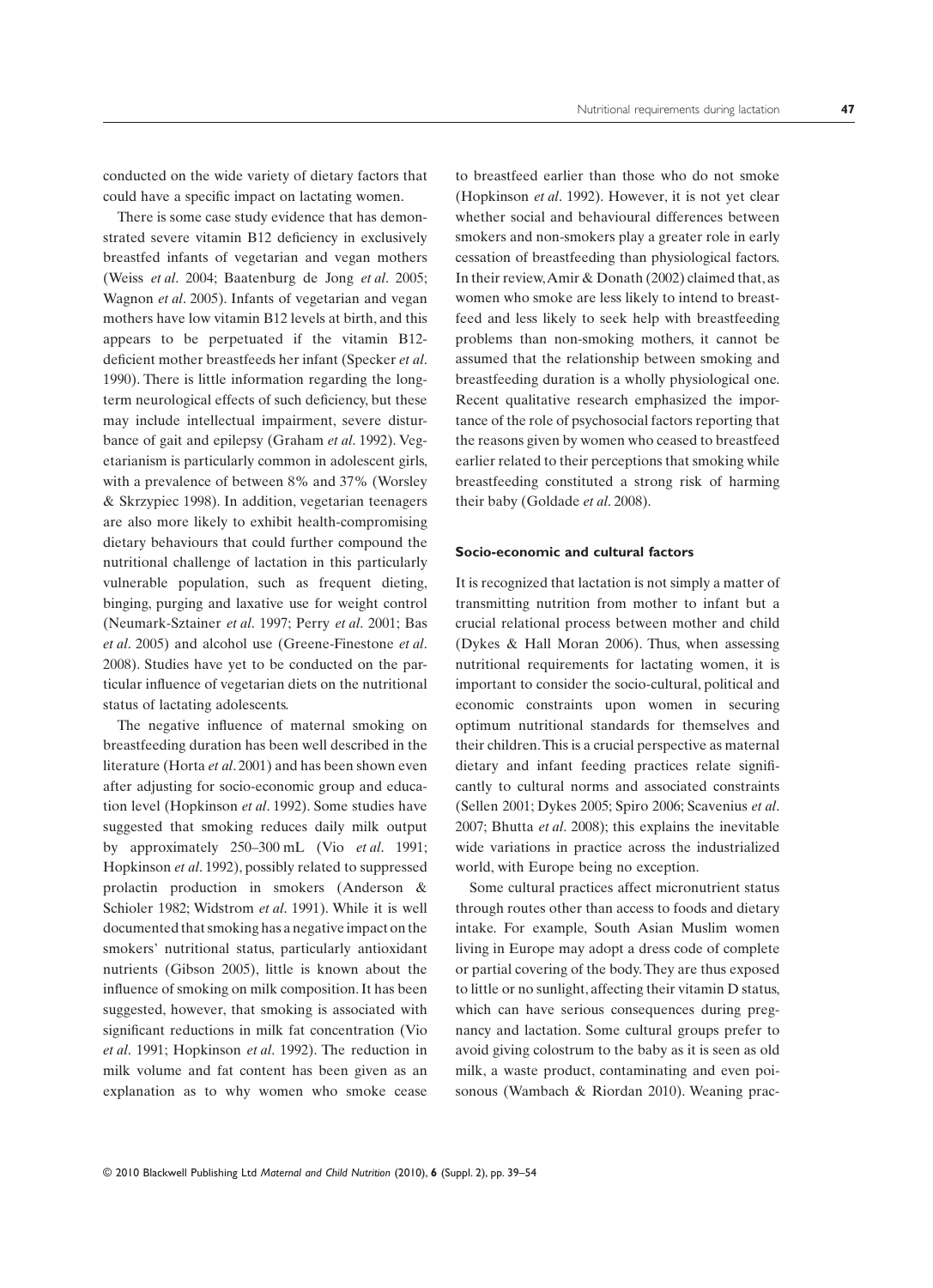tices (timing and spacing) of complementary foods vary enormously across cultural groups, and these practices inevitably affect the course, style and duration of lactation. In many European communities, solid foods and soups are introduced well before the recommended 6 months (WHO 2000).

There is a range of deeply embedded cultural practices that will influence what the mother actually selects to eat during lactation. For example, Hispanic cultures, Chinese and some South Asian groups adhere to a set of implicit rules around 'hot' and 'cold' foods (Davis 2001; Wambach & Riordan 2010). This does not relate to temperature but rather to a set of foods that are considered to affect the body in particular ways. The practice of giving herbs and galactogogues (foods thought to enhance the quality and/or quantity of milk) to the mother is a widespread cultural practice that varies from community to community.These practices are commonly harmless but in some cases may be problematic, for example, taking some alcoholic drinks to stimulate lactation.

Socio-economic considerations at both macro- and micro-levels influence the dietary intake of women so for example, mothers living in conditions of poverty may have little opportunity to obtain foods known to be important during pregnancy and lactation (Coufopoulos & Hackett 2009; Stapleton & Keenan 2009). These factors create challenges for such individuals in their achievement of the nutrient reference value recommendations.

## **Influence of maternal nutritional status on breast milk composition**

Few studies have considered the impact of lactation on maternal nutritional status. Rather, focus has been placed on the influence of maternal nutritional status on the composition of her breast milk. The micronutrient content of breast milk is relatively constant. Although it is generally believed that its nutritional composition is preserved by homeostatic and nutrient transport mechanisms that can compensate for increases and moderate decreases in maternal nutrient supply, for many micronutrients, there is point at which maternal dietary insufficiency will have consequences in terms of maternal status and supply of nutrients to

the infant via breast milk. There has been very little research conducted to help our understanding of the situations in which maternal milk mineral concentration is low; however, it is likely that maternal malnutrition may impair mammary gland function and the normal transport processes involved in the transfer of micronutrients into the milk (Lonnerdal 2000).

#### *Minerals*

For many minerals, the infant is well protected by maternal homeostatic processes such that moderate deficiency or excessive dietary intake does not significantly alter the levels of these micronutrients in the mother's milk (Domellof *et al*. 2004). Many minerals are transferred into milk by active transfer rather than passive diffusion, and this process compensates for variations in maternal mineral status. One notable exception to this is selenium for which breast milk selenium concentration correlates well with maternal selenium status (Lonnerdal 2000).

Many European countries recommend an increase of at least 33% in iodine intake from NPNL levels (Table 3). This increase is required to accommodate the changes in maternal thyroid metabolism to support lactation, to supply sufficient iodine for milk to meet the needs for growth and development of the infant and to ensure that pregnant and lactating women do not suffer from iodine deficiency post partum (WHO 2007). However, Zimmermann & Delange (2004) report that national surveys from European countries reveal the median dietary intake of iodine in women of child bearing age is around half of the recommended levels. The iodine content of milk is dependent upon the mother's iodine intake, although there are compensatory mechanisms that enhance iodine uptake by the mammary gland of iodine deficient mothers. Optimally, the iodine content of mature milk should be in the range of 100–150  $\mu$ g dL<sup>-1</sup>; above 75  $\mu$ g L<sup>-1</sup> is sufficient, but may fall to values below 30  $\mu$ g L<sup>-1</sup> in areas with endemic goitre (Azizi & Smyth 2009). When maternal iodine status is inadequate, the uptake of iodine by the mammary gland increases during lactation, creating a deterioration of the maternal iodine status by the sequestration of some of the maternal iodine pool to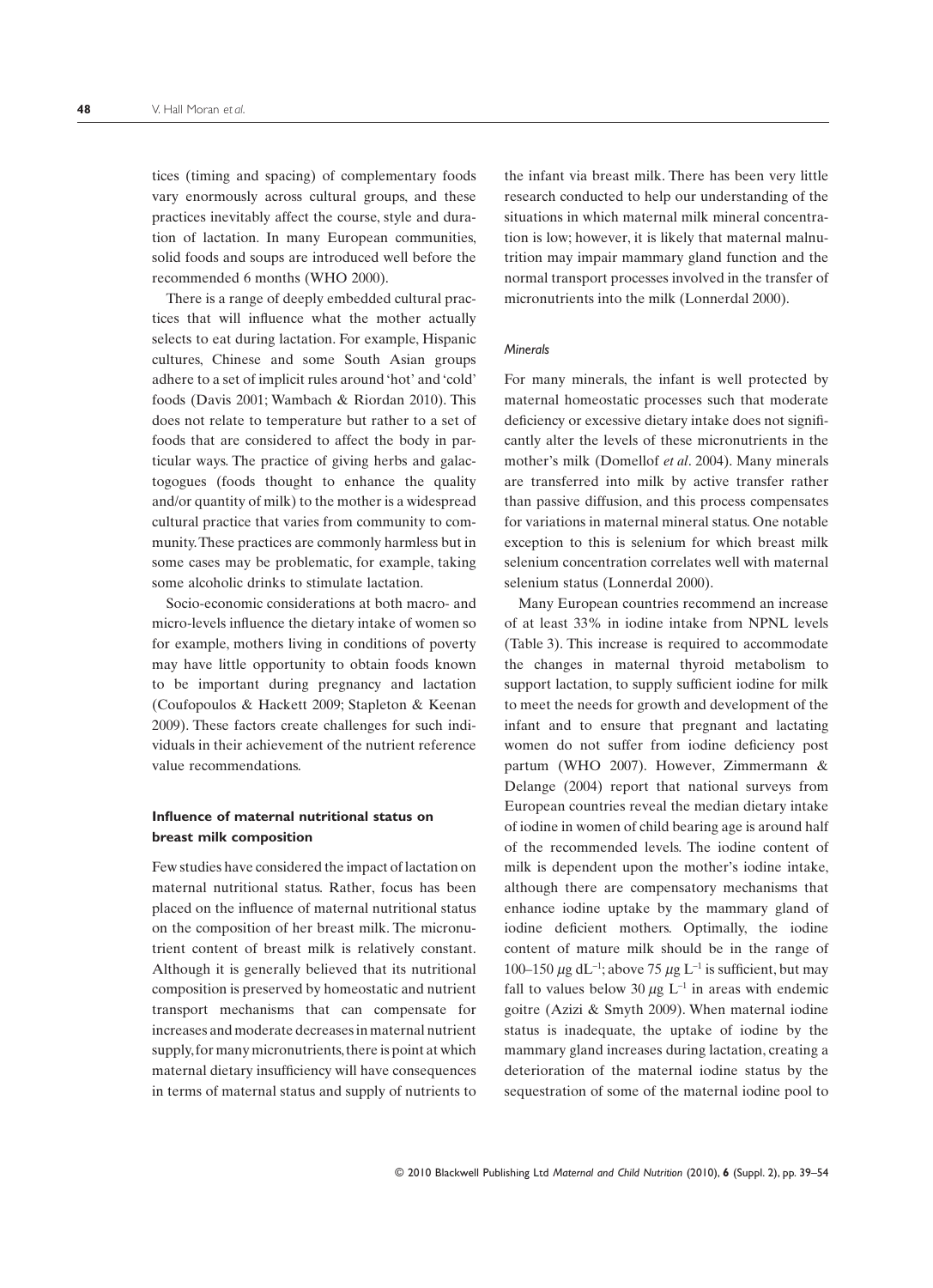the breast milk (Delange *et al*. 1988). In women with marginal iodine status, the demands of lactation can precipitate clinical and biochemical symptoms, including increased thyroid volume, altered thyroid hormone levels and impaired mental function (Eltom *et al*. 2000; Dorea 2002). Despite these effects, there is currently insufficient evidence to substantiate the benefits of zinc supplementation in lactating women (Hess & King 2009).

An adequate supply of zinc is essential for the normal growth and development of the fetus and infant post partum. The high level of zinc in colostrum, which is 17 times higher than that in blood, illustrates the importance of zinc in the development of a newborn (Almeida *et al*. 2008). Most European countries recommend that zinc intake is increased by at least 50% from NPNL levels (Table 3). Current WHO recommendations for zinc intake during pregnancy and lactation range from 4.3 to 19 mg per day, depending upon months post partum and the bioavailability of zinc from the diet (WHO/Food and Agriculture Organization of the United Nations (FAO) 2004). In a randomized double-blind, placebocontrolled supplementation study of healthy women, Krebs *et al*. (1995) reported that zinc concentration of milk declines rapidly in the first 3 months post partum from 59.4 to 16.7  $\mu$ mol L<sup>-1</sup>, and this was not influenced by dietary supplementation with 15 mg Zn per day. It appears that an intake of 13 mg Zn per day during lactation is adequate, and increasing intakes beyond this does not resulted in increased milk zinc concentration (Moser-Veillon & Reynolds 1990; Hambidge & Krebs 2007). A number of studies of lactating women with marginal zinc status have revealed that homeostatic mechanisms can compensate for low maternal dietary zinc intakes. The proportion of dietary zinc absorbed in such women has been shown to increase by over 70% compared with non-lactating women or pre-conception values (Jackson *et al*. 1988; Sian *et al*. 2002). Evidence for a homeostatic response to low dietary zinc intake was further illustrated in a study that reported that despite having dietary zinc intakes that were 42% of the reference value, the zinc status of lactating women (assessed using plasma zinc concentrations) was not significantly lower than those of non-lactating women (Moser & Reynolds

1983).While such mechanisms act to enhance maternal zinc availability for fetal growth and milk zinc excretion, a consequence is that maternal reproductive function may be compromised (Hess & King 2009).

The transfer of calcium to breast milk is a physiologic response to lactation and facilitated by the upregulation of calcium absorption by the mother, conservation of excretion via kidney and mobilization of calcium from the bone (Ritchie *et al*. 1998). As a consequence, bone mineral density loss has been shown to occur during lactation (Karlsson *et al*. 2001), but this effect seems to be transient and seems to be unrelated to calcium intake. Reference values for calcium intake during lactation throughout Europe range from no additional intake to an increase of over 80% from NPNL levels (Table 3). In those countries that have set differential recommendations for lactating adolescents, reference values for calcium exceed those of adult lactating women. There is little evidence, however, to suggest that there exists a significant association between the mother's calcium intake (whether supplemented with calcium or not) and levels in breast milk. A randomized controlled trial of pregnant and lactating women in Gambia revealed that, despite having low dietary intakes of calcium  $(300-400 \text{ mg d}^{-1})$  and low breast milk concentrations, calcium supplements had no significant benefit in terms of breast milk concentration (Jarjou *et al*. 2006). Nor is there evidence to suggest that supplements prevent bone loss during lactation or the recovery of calcium status when breastfeeding is ceased (Kalkwarf & Specker 2002).

Many European countries recommend that iron intake is reduced during lactation compared with NPNL levels, albeit slightly less so for adolescent mothers (Table 3). This is because women who exclusively breastfeed are usually amenorrhoeic for at least 6 months, thereby conserving iron otherwise lost in menses (approximately  $0.5 \text{ mg}$  Fe day<sup>-1</sup>). As iron is secreted in relatively low amounts in breast milk (approximately 0.24 mg Fe day-<sup>1</sup> ), net iron loss may be lower than in non-lactating women (Dewey 2004). Thus, breastfeeding may be protective against maternal iron deficiency. In addition, lactating women have been found to have greater serum ferritin concentra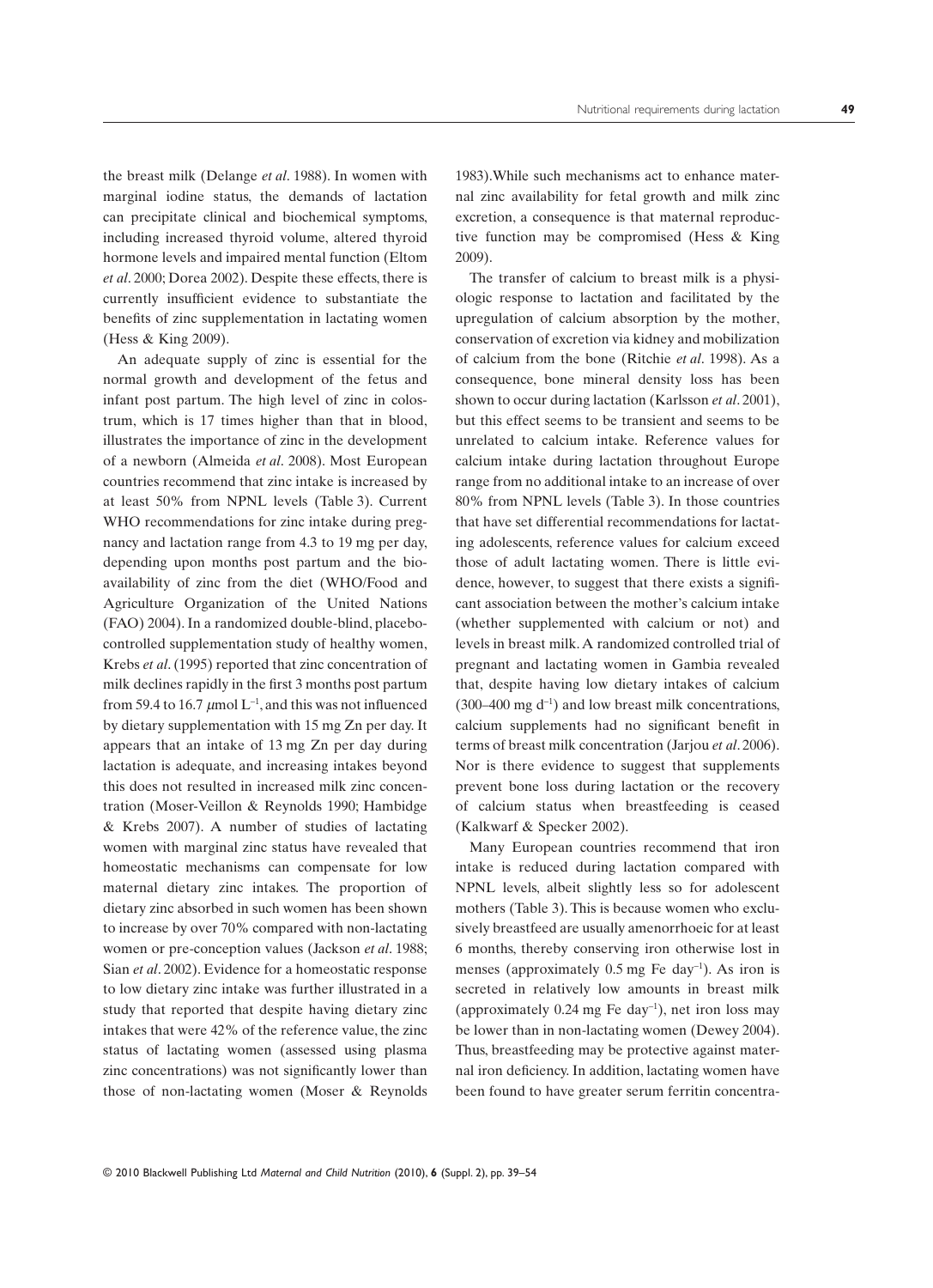tions than non-lactating women, indicating elevated iron stores in those who breastfed (Kalkwarf & Harrast 1998). This difference was not, however, observed in haemoglobin status.

#### *Vitamins*

The concentration of many vitamins in breast milk is dependent upon the vitamin status of the mother, with maternal deficiencies leading to deficiencies in the breastfeeding infant. Vitamins of particular concern in this respect include thiamine, riboflavin, vitamins B6 and B12 and vitamin A (Allen 1998; Allen 2005; Langley-Evans 2009). As a consequence, most European countries recommend an increased intake of all vitamins during lactation from NPNL levels (Table 3). Of the B vitamins, B12 has been the focus of the most research. Studies in B12-deficient lactating women demonstrate an association between the B12 status of the mother and her infant at 3 months post partum (Casterline *et al*. 1997). Vitamin A deficiency is a major public health problem in developing countries, and strategies such as high-dose supplementation of women post partum with vitamin A is an effective way of ensuring adequate supplies to the infant through breast milk (Sommer *et al*. 2002) and preventing deficiency. Vitamin D deficiency has gained a lot of interest in recent years, with the resurgence in the prevalence of rickets, particularly among South Asian immigrants to western Europe (Alfaham *et al*. 1995; Gillie 2004). Reduced sunlight exposure attributed to the prevalent use of sunscreen creams, sunlight avoidance or the wearing of traditional Muslim dress can contribute to vitamin D deficiency in pregnant and lactating mothers, which can lead to lowered breast milk concentrations (Seth *et al*. 2009). The transfer of maternal vitamin D to breast milk is poor; therefore, supplementation of the mother to raise breast milk vitamin D levels is inefficient. Direct supplementation of the infant can be an effective approach in the prevention of infantile rickets (Kovacs 2008).

## **Conclusion**

Recommended intakes during lactation are often extrapolated from known secretion of the nutrient in

milk with adjustments for bioavailability, so that differences between values can be partly ascribed to differences in methodological approaches and how these approaches are applied (Atkinson & Koletzko 2007). Recent research is providing new knowledge on the micronutrient requirements of lactating women. Identifying needs for research and improving understanding of the differences in values that have been derived by various committees and groups across Europe will enhance transparency and facilitate the application of reference values in policymaking decision and their translation into recommendations for lactating women. Given the wide variation in breastfeeding practices across Europe, making nutritional recommendations for lactating women is complex and challenging. It is crucial to first examine the cultural practices within and across European populations and to assess its relevance before making recommendations.

Care should be taken to avoid assumptions that providing the 'correct' information on nutritional requirements during lactation will lead women to make the 'right choices' in terms of their own nutrition and the patterns and practices of breastfeeding. This consumerist concept of decision making (knowledge in – behaviour out) is based on an illusion of linearity, and it ignores the complexities of decision making. In reality, decisions will be made based on macro-level (structural) factors such as socioeconomic and political contexts, gender relationships and food availability along with micro-level factors such as local cultural practices, norms, lifestyles, attitudes and beliefs (Pelto 1987; Bilson & Dykes 2009).

When attempting to apply any future nutritional guidelines to this population group, attention should also be made to the social, cultural and economic factors that play a role in the eating behaviour and subsequent nutritional status of adolescents, particularly those who are pregnant or breastfeeding. In many western countries, adolescent childbearing is more prevalent among those with low levels of income and education than among their better-off peers (Singh *et al*. 2001). Poverty has been shown to be a significant factor that limits the ability of some childbearing adolescents to eat a healthy diet, even in those who aspire to it (Burchett & Seeley 2003).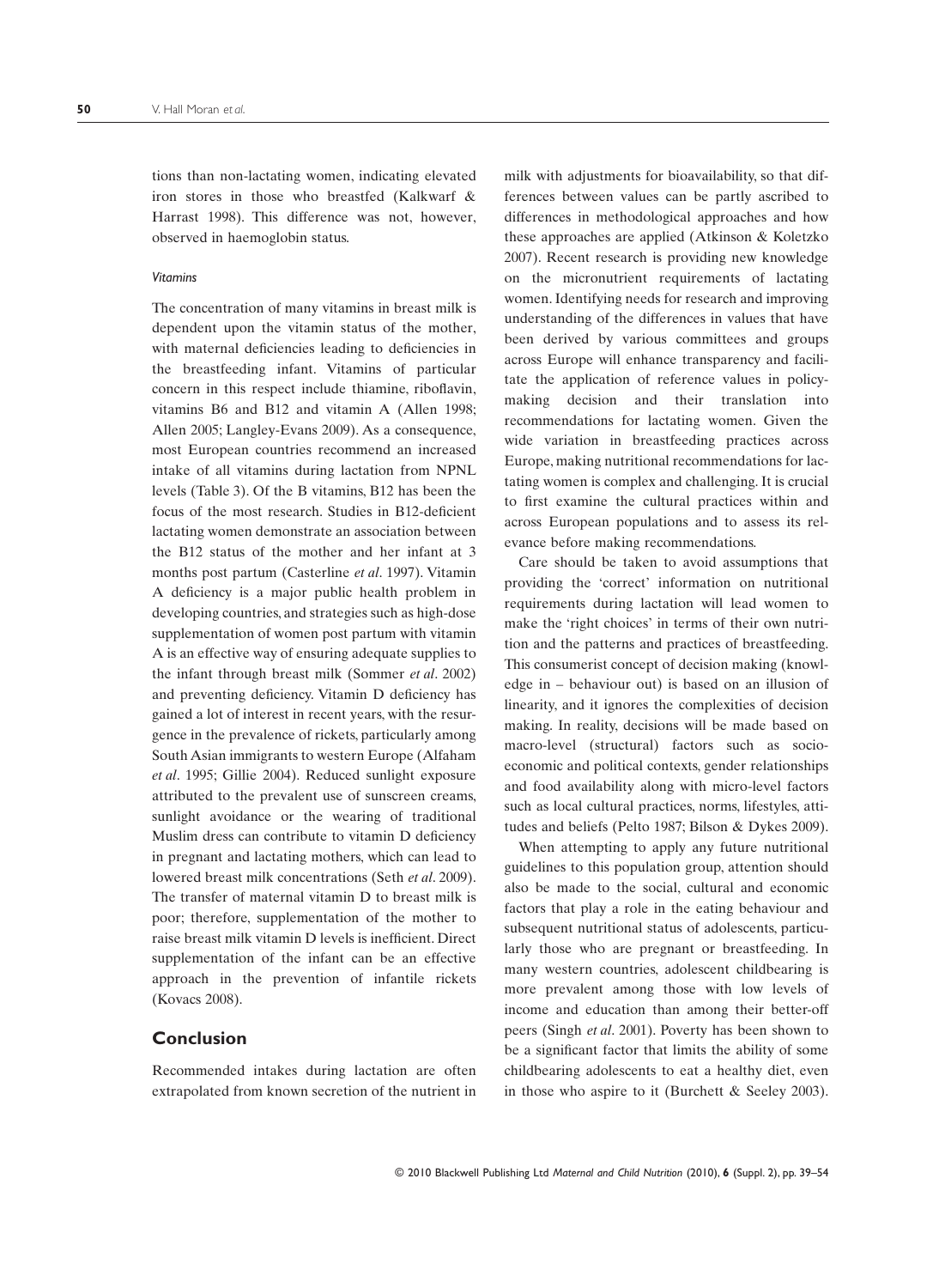Other socio-economic factors often experienced by such groups, including unemployment, poor housing, suboptimal mental and physical health, limited access to a wide variety of reasonably priced foods (Symon & Wrieden 2003), and an increased likelihood to smoke during and following pregnancy (Hamlyn *et al*. 2002) all contribute to difficulties in tackling behavioural change. Thus, achieving dietary change in this particularly vulnerable section of the population presents a major public health challenge.

## **Source of funding**

The work report herein has been carried out within the EURRECA Network of Excellence (http:// www.eurreca.org), which is financially supported by the Commission of the European Communities, specific Research Technology and Development (RTD) Programme Quality of Life and Management of Living Resources, within the Sixth Framework Programme (contract no. 036196).

## **Conflict of interest**

This report does not necessarily reflect the Commission's views or its future policy in this area. The authors declare no conflict of interest.

#### **References**

- Adair S.-R. (1993) Biological determinants of pregnancy weight gain: a longitudinal study of Filipino women. *American Journal of Clinical Nutrition* **57**, 365–372.
- Alfaham M., Woodhead S., Pask G. & Davies D. (1995) Vitamin D deficiency: a concern in pregnant Asian women. *British Journal of Nutrition* **73**, 881–887.
- Allen L.H. (1998) Zinc and micronutrient supplements for children. *American Journal of Clinical Nutrition* **68**, (Suppl.), 495S–498S.
- Allen L.H. (2005) Multiple micronutrients in pregnancy and lactation: an overview. *American Journal of Clinical Nutrition* **81**, 1206S–1212S.
- Almeida A.A., Lopes C.M., Silva A.M. & Barrado E. (2008) Trace elements in human milk: correlation with blood levels, inter-element correlations and changes in concentration during the first month of lactation. *Journal of Trace Elements in Medicine & Biology* **22**, 196–205.
- Amir L.H. & Donath S.M. (2002) Does maternal smoking have a negative physiological effect on breastfeeding? The epidemiological evidence. *Birth* **29**, 112–123.
- Anderson A.N. & Schioler V. (1982) Influence of breastfeeding pattern on pituitary–ovarian axis of women in an industrialized community. *American Journal of Obstetrics and Gynecology* **143**, 673–677.
- Ashwell M., Lambert J.P., Alles M.S., Branca F., Bucchini L., Brzozowska A. *et al*. (2008) How we will produce the evidence-based EURRECA toolkit to support nutrition and food policy. *European Journal of Nutrition* **47** (Suppl 1), 2–16.
- Atkinson S.A. & Koletzko B. (2007) Determining lifestage groups and extrapolating nutrient intake values (NIV). *Food and Nutrition Bulletin* **28** (Suppl.), 61–76.
- Azizi F. & Smyth P. (2009) Breastfeeding and maternal and infant iodine nutrition. *Clinical Endocrinology* **70**, 803–809.
- Baatenburg de Jong R., Bekhof J., Roorda R. & Zwart P. (2005) Severe nutritional vitamin deficiency in a breastfed infant of a vegan mother. *European Journal of Pediatrics* **164**, 259–260.
- Bas M., Karabudak E. & Kiziltan G. (2005) Vegetarianism and eating disorders: association between eating attitudes and other psychological factors among Turkish adolescents. *Appetite* **44**, 309–315.
- Bezerra F.F., Mendonca L.M.C., Lobato E.C., O'Brien K.O. & Donangelo C.M. (2004) Bone mass is recovered from lactation to postweaning in adolescent mothers with low calcium intakes. *American Journal of Clinical Nutrition* **80**, 1322–1326.
- Bhutta Z.A., Shekar M. & Ahmed T. (2008) Mainstreaming interventions in the health sector to address maternal and child under-nutrition. *Maternal and Child Nutrition* **4**, 1–4.
- Bilson A. & Dykes F. (2009) A bio-cultural basis for protecting, promoting and supporting breastfeeding. In *Infant and Young Child Nutrition: Challenges to Implementing a Global Strategy* (eds F. Dykes & V. Hall Moran), pp. 32–42. Wiley-Blackwell: Oxford.
- Burchett H. & Seeley A. (2003) *Good Enough to Eat? The Diet of Pregnant Teenagers*. Maternity Alliance/Food Commission: London.
- Casterline J.E., Allen L.H. & Ruel M.T. (1997) Vitamin B-12 deficiency is very prevalent in lactating Guatemalan women and their infants at three months postpartum. *Journal of Nutrition* **127**, 1966–1972.
- Cavelaars A.E.J.M., Kadvan A., Doets E.L., Tepsic J., Novakovic R., Dhonukshe-Rutten R. *et al*. (2010) Nutri-RecQuest: a web-based search engine on current micronutrient recommendations. *European Journal of Clinical Nutrition* **64**, S43–S47.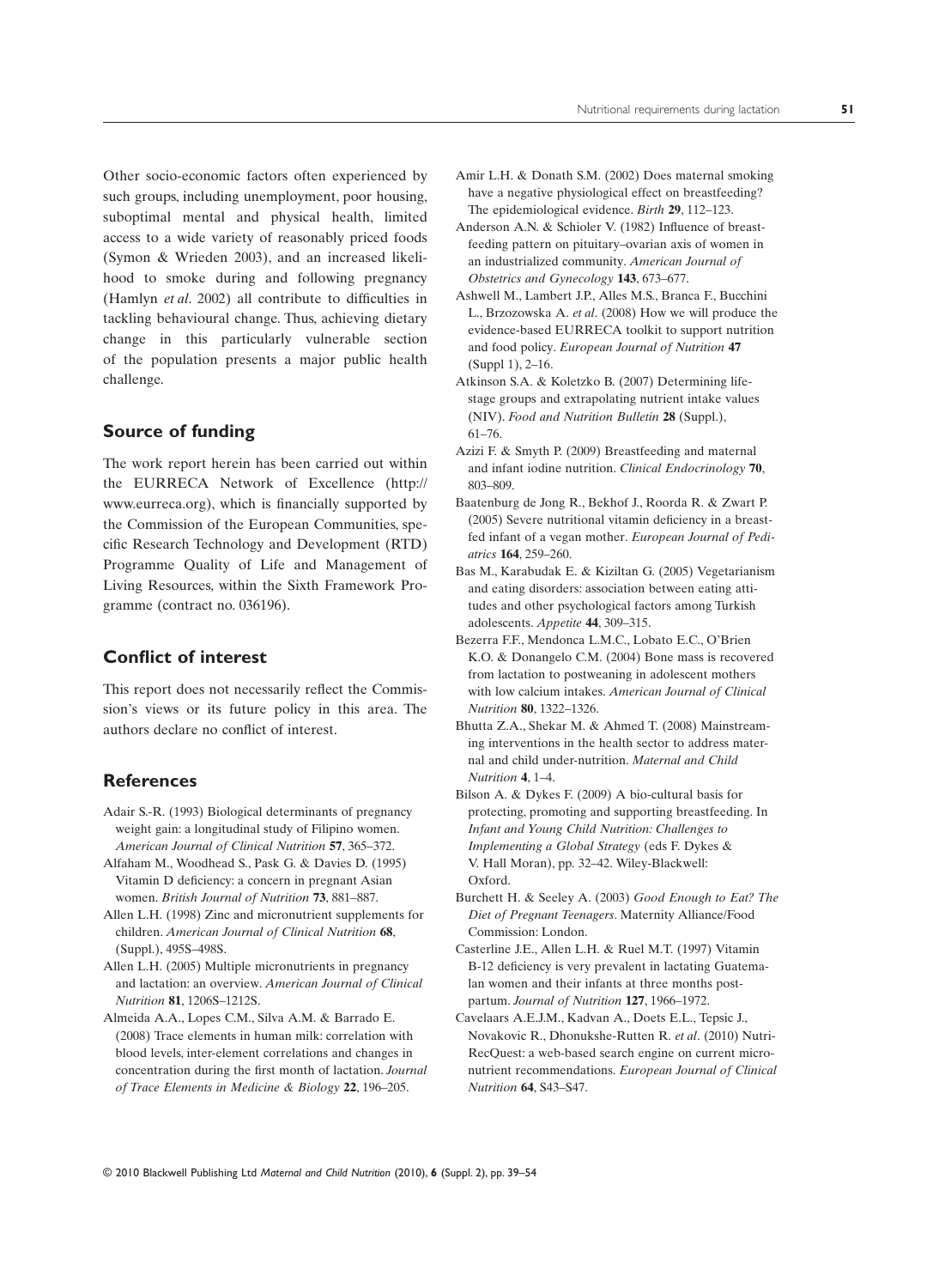Cervera P. & Ngo J. (2001) Dietary guidelines for the breast-feeding woman. *Public Health Nutrition* **4**, 1357– 1362.

Chantry C.J., Auinger P. & Byrd R.S. (2004) Lactation among adolescent mothers and subsequent bone mineral density. *Archives of Pediatric Adolescent Medicine* **158**, 650–656.

Cnattingius S., Bergström R., Lipworth L. & Kramer M.S. (1998) Prepregnancy weight and the risk of adverse pregnancy outcomes. *New England Journal of Medicine* **338**, 147–152.

Coufopoulos A.M. & Hackett A.F. (2009) Homeless mothers and their children: two generations at nutritional risk. In *Infant and Young Child Nutrition: Challenges to Implementing a Global Strategy* (eds F. Dykes & V. Hall Moran), pp. 146–162. Wiley-Blackwell: Oxford.

Davis R.E. (2001) The postpartum experience for Southeast Asian women in the United States. *Maternal and Child Nursing* **26**, 208–213.

Dewey K.G. (2004) Impact of breastfeeding on maternal nutritional status. *Advances in Experimental Medicine & Biology* **554**, 91–100.

Dewey K.G. & Cohen R.J. (2007) Does birth spacing affect maternal or child nutritional status? A systematic literature review. *Maternal & Child Nutrition* **3**, 151–173.

Delange F., Chanoine J.P., Abrassart C. & Bourdoux P. (1988) Topical iodine, breastfeeding, and neonatal hypothyroidism. *Archives of Disease in Childhood* **63**, 106–107.

Doets E.L., de Wit L.S., Dhonukshe-Rutten R.A., Cavelaars A.E., Raats M.M., Timotijevic L. *et al*. (2008) Current micronutrient recommendations in Europe: towards understanding their differences and similarities. *European Journal of Nutrition* **47** (Suppl 1), 17–40.

Domellof M., Lonnerdal B., Dewey K.G., Cohen R.J. & Hernell O. (2004) Iron, zinc, and copper concentrations in breast milk are independent of maternal mineral status. *American Journal of Clinical Nutrition* **79**, 111– 115.

Dorea J.G. (2002) Iodine nutrition and breast feeding. *Journal of Trace Elements in Medicine & Biology* **16**, 207–220.

Dykes F. (2005) 'Supply' and 'Demand': breastfeeding as labour. *Social Science & Medicine* **60**, 2283–2293.

Dykes F. & Hall Moran V. (2006) Transmitted nutritional deprivation from mother to child: a socio-biological perspective. In *Maternal and Infant Nutrition & Nurture: Controversies and Challenges* (eds V. Hall Moran & F. Dykes), pp. 6–39. Quay Books: London.

Eltom A., Eltom M., Elnagar B., Elbagir M. & Gebre-Medhin M. (2000) Changes in iodine metabolism during late pregnancy and lactation: a longitudinal study among Sudanese women. *European Journal of Clinical Nutrition* **54**, 429–433.

- Gibson R.S. (2005) *Principles of Nutritional Assessment*, 2nd edn, Oxford University Press: Oxford.
- Gillie O. (2004) *Sunlight Robbery*. Health Research Forum Occasional Reports: No. 1 p. 20. Available at: http:// www.healthresearchforum.org.uk
- Goldade K., Nichter M., Nichter M., Adrian S., Tesler L. & Muramoto M. (2008) Breastfeeding and smoking among low-income women: results of a longitudinal qualitative study. *Birth* **35**, 230–240.

Graham S.M., Arvela O.M. & Wise G.A. (1992) Long-term neurologic consequences of nutritional vitamin B12 deficiency in infants. *Journal of Pediatrics* **121**, 710–714.

Greene-Finestone L.S., Campbell M.K., Evers S.E. & Gutmanis I.E. (2008) Attitudes and health behaviours of young adolescent omnivores and vegetarians: a school-based study. *Appetite* **51**, 104–110.

Hall Moran V. (2007) Nutritional status in pregnant adolescents: a systematic review of biochemical markers. *Maternal & Child Nutrition* **3**, 74–93.

Hambidge K.M. & Krebs N.F. (2007) Zinc deficiency: a special challenge. *Journal of Nutrition* **137**, 1101–1105.

Hamlyn B., Brooker S., Oleinikova K. & Wands S. (2002) *Infant Feeding 2000*. The Stationery Office: London.

Hess S.Y. & King J.C. (2009) Effects of maternal zinc supplementation on pregnancy and lactation outcomes. *Food & Nutrition Bulletin* **30**, S60–S78.

Hopkinson J.M., Schanler R.J., Fraley J.K. & Garza C. (1992) Milk production by mothers of premature infants: influence of cigarette smoking. *Pediatrics* **90**, 934–938.

Horta B.L., Kramer M.S. & Platt R.W. (2001) Maternal smoking and the risk of early weaning: a meta-analysis. *American Journal of Public Health* **91**, 304–307.

Institute of Medicine (2001) *Dietary Reference Intakes for Vitamin A, Vitamin K, Arsenic, Boron, Chromium, Copper, Iodine, Iron, Manganese, Molybdenum, Nickel, Silicon, Vanadium, and Zinc*. NAP: Washington DC.

Jackson M.J., Giugliano R., Giugliano L.G., Oliveira E.F., Shrimpton R. & Swainbank I.G. (1988) Stable isotope metabolic studies of zinc nutrition in slum-dwelling lactating women in the Amazon valley. *British Journal of Nutrition* **59**, 193–203.

Jarjou L.M., Prentice A., Sawo Y., Laskey M.A., Bennett J., Goldberg G.R. *et al*. (2006) Randomized, placebocontrolled, calcium supplementation study in pregnant Gambian women: effects on breast-milk calcium concentrations and infant birth weight, growth, and bone mineral accretion in the first year of life. *American Journal of Clinical Nutrition* **83**, 657–666.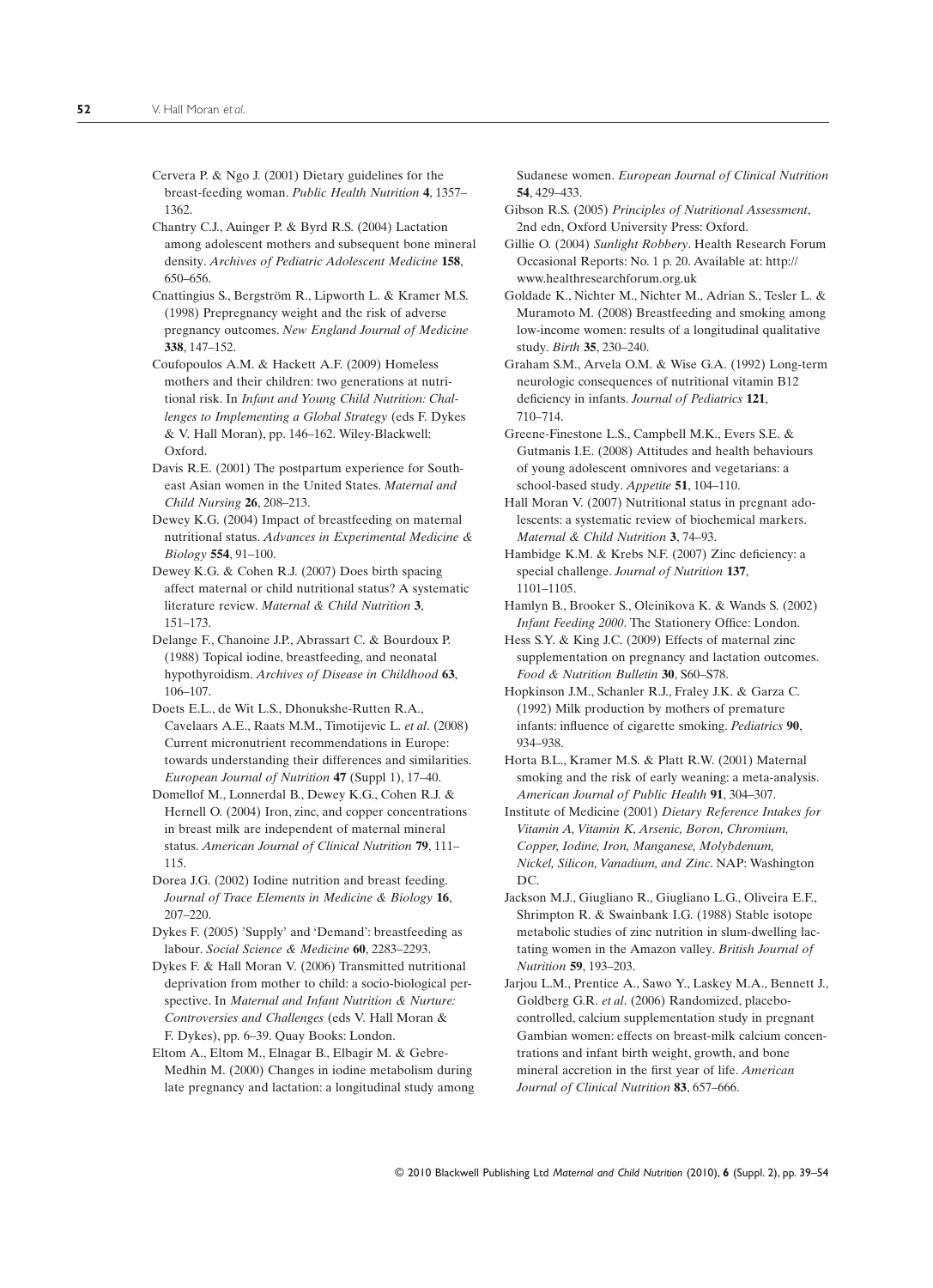- Kalkwarf H.J. (1999) Hormonal and dietary regulation of changes in bone mineral density during lactation and after weaning in women. *Journal of Mammary Gland Biology & Neoplasia* **4**, 319–329.
- Kalkwarf H.J. & Harrast S.D. (1998) Effects of calcium supplementation and lactation on iron status. *American Journal of Clinical Nutrition* **67**, 1244–1249.
- Kalkwarf H.J. & Specker B.L. (2002) Bone mineral changes during pregnancy and lactation. *Endocrine* **17**, 49–53.
- Karlsson C., Obrant K.J. & Karlsson M. (2001) Pregnancy and lactation confer reversible bone loss in humans. *Osteoporosis International* **12**, 828–834.
- Kent J.C., Mitoulas L.R., Cregan M.D., Ramsay D.T., Doherty D.A. & Hartmann P.E. (2006) Volume and frequency of breastfeedings and fat content of breast milk throughout the day. *Pediatrics* **117**, e387–e395.
- Kovacs C.S. (2008) Vitamin D in pregnancy and lactation: maternal, fetal, and neonatal outcomes from human and animal studies. *American Journal of Clinical Nutrition* **88**, 520S–528S.
- Krebs N.F., Reidinger C.J., Hartley S., Robertson A.D. & Hambidge K.M. (1995) Zinc supplementation during lactation: effects on maternal status and milk zinc concentrations. *American Journal of Clinical Nutrition* **61**, 1030–1036.
- Langley-Evans S. (2009) *Nutrition: A Lifespan Approach*. Wiley-Blackwell: Chichester.
- Lonnerdal B. (2000) Regulation of mineral and trace elements in human milk: exogenous and endogenous factors. *Nutrition Reviews* **58**, 223–229.
- Maia P.A., Figueiredo R.C.B., Anastácio A.S., Porto da Silveira C.L. & Donangelo C.M. (2007) Zinc and copper metabolism in pregnancy and lactation of adolescent women. *Nutrition* **23**, 248–253.
- Merchant K., Martorell R. & Haas J. (1990) Maternal and fetal responses to the stresses of lactation concurrent with pregnancy and of short recuperative intervals. *American Journal of Clinical Nutrition* **52**, 280–288.
- Moser P.B. & Reynolds R.D. (1983) Dietary zinc intake and zinc concentrations of plasma, erythrocytes, and breast milk in antepartum and postpartum lactating and nonlactating women: a longitudinal study. *American Journal of Clinical Nutrition* **38**, 101–108.
- Moser-Veillon P.B. & Reynolds R.D. (1990) A longitudinal study of pyridoxine and zinc supplementation of lactating women. *American Journal of Clinical Nutrition* **52**, 135–141.
- Neumark-Sztainer D., Story M., Resnick M.D. & Blum R.W. (1997) Adolescent vegetarians, a behavioural profile of a school-based population in Minnesota. *Archives of Pediatrics and Adolescent Medicine* **151**, 833–838.
- Pavlovic M., Prentice A., Thorsdottir I., Wolfram G. & Branca F. (2007) Challenges in harmonising energy and nutrient recommendations in Europe. *Annals of Nutrition and Metabolism* **51**, 108–114.
- Pebley A.R. & DaVanzo J. (1993) *Maternal Depletion and Child Survival in Guatemala and Malaysia*. RAND Health: Santa Monica, CA.
- Pelto G. (1987) Cultural issues in maternal and child health and nutrition. *Social Science and Medicine* **25**, 553–559.
- Perry C.L., McGuire M.T., Neumark-Sztainer D. & Story M. (2001) Characteristics of vegetarian adolescents in a multiethnic urban population. *Journal Adolescent Health* **29**, 406–416.
- Picciano M.F. (2003) Pregnancy and lactation: physiological adjustments, nutritional requirements and the role of dietary supplements. *Journal of Nutrition* **133**, 1997S– 2002S.
- Pijls L., Ashwell M. & Lambert J. (2009) EURRECA a network of excellence to align European micronutrient recommendations. *Food Chemistry* **113**, 748–753.
- Rah J.H., Christian P., Shamim A.A., Arju U.T., Labrique A.B. & Rashid M. (2008) Pregnancy and lactation hinder growth and nutritional status of adolescent girls in rural Bangladesh. *Journal of Nutrition* **138**, 1505–1511.
- Rah J.H., Shamim A.A., Arju U.T., Labrique A.B., Klemm R.D.W., Rashid M. & Christian P. (2010) Difference in ponderal growth and body composition among pregnant vs. never-pregnant adolescents varies by birth outcomes. *Maternal & Child Nutrition*.
- Ritchie L.D., Fung E.B., Halloran B.P., Turnlund J.R., Van L., Cann C.E. & King J.C. (1998) A longitudinal study of calcium homeostasis during human pregnancy and lactation and after resumption of menses. *American Journal of Clinical Nutrition* **67**, 693–701.
- Rogol A.D., Clark P.A. & Roemmich J.N. (2000) Growth and pubertal development in children and adolescents: effects of diet and physical activity. *American Journal of Clinical Nutrition* **72**, 521S–528S.
- Rozen G.S., Rennert G., Dodiuk-Gad R.P., Rennert H.S., Ish-Shalom N., Diab G. *et al*. (2003) Calcium supplementation provides an extended window of opportunity for bone mass accretion after menarche. *American Journal of Clinical Nutrition* **78**, 993–998.
- Scavenius M., vHulsel L., Meijer J., Wendte H. & Gurgel R. (2007) In practice, the theory is different: a processual analysis of breastfeeding in north east Brazil. *Social Science and Medicine* **64**, 676–688.
- Scholl T.O., Hediger M.L. & Ances I.G. (1990) Maternal growth during pregnancy and decreased infant birth weight. *American Journal of Clinical Nutrition* **51**, 790– 793.